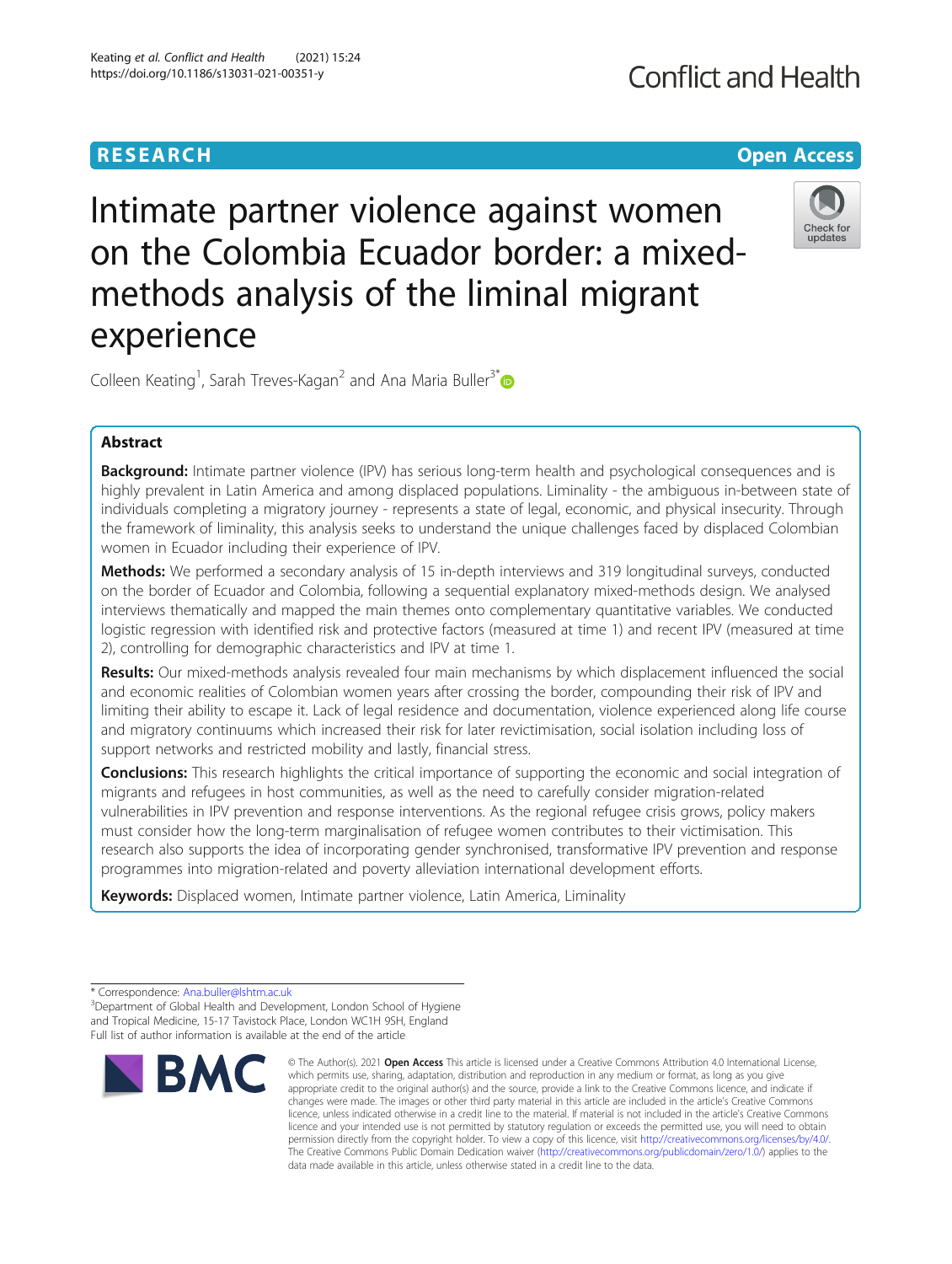# Background

Intimate partner violence (IPV) refers to psychological, physical, or sexual violence by current or former partners and it constitutes a serious but preventable public health issue [[1\]](#page-15-0). It impacts over 40% of women in the Andean region of Latin America [\[2](#page-15-0)] and results in significant health, social, and economic consequences. Displaced women and women living in conflict-affected communities face exacerbated vulnerabilities and risk factors for IPV, regardless of immigration status [\[3](#page-15-0)–[5](#page-15-0)]. Trauma, poverty, changing gender roles, and the general stress of violence and displacement bolster existing levels of IPV and prevent women from accessing help [[5](#page-15-0)–[7\]](#page-15-0). In some settings, exposure to political violence has been associated with increased risk of IPV victimisation for women and for increased risk of IPV perpetration for men  $[8, 9]$  $[8, 9]$  $[8, 9]$  $[8, 9]$  $[8, 9]$ .

Liminality describes a state of transition or passage [[10,](#page-15-0) [11](#page-15-0)]. The term has been appropriately used to describe the ambiguous in-between state of individuals completing migratory journeys, and borderlands themselves characterised by their social, economic, legal, and physical insecurity [\[12](#page-15-0)]. Hence, liminality provides a theoretical framework to understand the peculiarities of the experiences of refugee women around the world in border regions. Menjívar, for instance, describes Salvadoran and Guatemalan immigrants in the United States (US) as experiencing an ambiguous documentation status that affects migrant's social networks and sense of belonging [\[13\]](#page-15-0). McGuire and Georges, and Stephen on the other hand, describe the US-Mexico border as a physically and legally liminal place for indigenous Oaxacan women migrating to the US [\[14\]](#page-15-0) and where IPV must be understood within the context of structural violence committed by the state against undocumented migrants [\[15](#page-15-0)]. Liminality has also been found to exacerbate the experience of IPV for Polish women living in the British borderlands permeating their political subjectivities, and their ability to achieve safety and protection from abuse [[16](#page-15-0)].

Colombia's civil war between the government and non-state armed groups has displaced over five million Colombians. Most migration occurred from rural areas to urban centres within the country, but large numbers of Colombians migrated internationally. An estimated 250,000 Colombian refugees lived in Ecuador at the time of this study [[17\]](#page-15-0). Displaced Colombians are disproportionately poor and illiterate and are often racial minorities [[18](#page-15-0)]. Refugees face high levels of joblessness, as few employment opportunities exist for those who have no skills beyond subsistence farming [[17](#page-15-0)]. Qualitative research conducted in Colombia found that physical and sexual violence were equally prevalent among displaced women and women who remained in conflict-affected communities, but noted higher reports of "opportunistic violence" including abduction, rape, and trafficking among displaced women [\[7](#page-15-0)]. For migrant Colombian women living in the border regions in Ecuador, as for other migrant women around the world [\[19](#page-15-0), [20\]](#page-15-0), liminality compounds their risk of IPV by denying them access to protective legal and social networks, increasing their odds of experiencing harmful events as they navigate border-crossings and resettle into foreign communities.

In order to reduce IPV in Ecuador and in contexts with similar migration patterns from neighbouring countries, it is crucial to understand the migrant experience and incorporate this learning into prevention and intervention efforts. Analysing data from the Ecuador-Colombian border during a crisis through the lens of liminality allows us to understand how the manifestation of violence changes across the migratory journey, and how the social, economic, and legal marginalisation of migrants allows IPV to persist or grow. Using the triangulation of quantitative and qualitative data and the framework of liminality, this paper aims to contribute to the current literature by shedding light into the unique IPV experience of displaced Colombian women living in the Ecuador border.

#### **Methods**

We conducted a secondary analysis of a mixed methods sequential explanatory study, triangulating data from longitudinal surveys and in-depth interviews collected from Colombian refugee women living in Ecuador. This study draws on data from a cluster randomised controlled trial of a World Food Programme (WFP) Cash, Voucher, and Food Transfer intervention conducted by the International Food Policy Research Institute (IFPRI) in northern Ecuador in 2011. Longitudinal survey data was collected to assess the study's impact, which improved food insecurity, IPV, and social cohesion outcomes [[21](#page-15-0), [22](#page-15-0)]. Qualitative data was then collected to examine the pathways through which the intervention served to reduce IPV [[23](#page-15-0)], using the IPV quantitative results to guide the sampling. For the purpose of this study, we conducted a secondary analysis of a subsample of the qualitative (15/48) and quantitative (319/ 2122) data which focuses on the experience of IPV for Colombian women independently of the impact of the intervention.

# Study settings

The study was conducted in the provinces of Carchi and Sucumbíos, a border region characterised by violence, and smuggling. Tulcán, the capital city of the Andean province Carchi, is located less than 10 kilometres from the Colombian border (Fig. [1](#page-2-0)). As Ecuador's final stop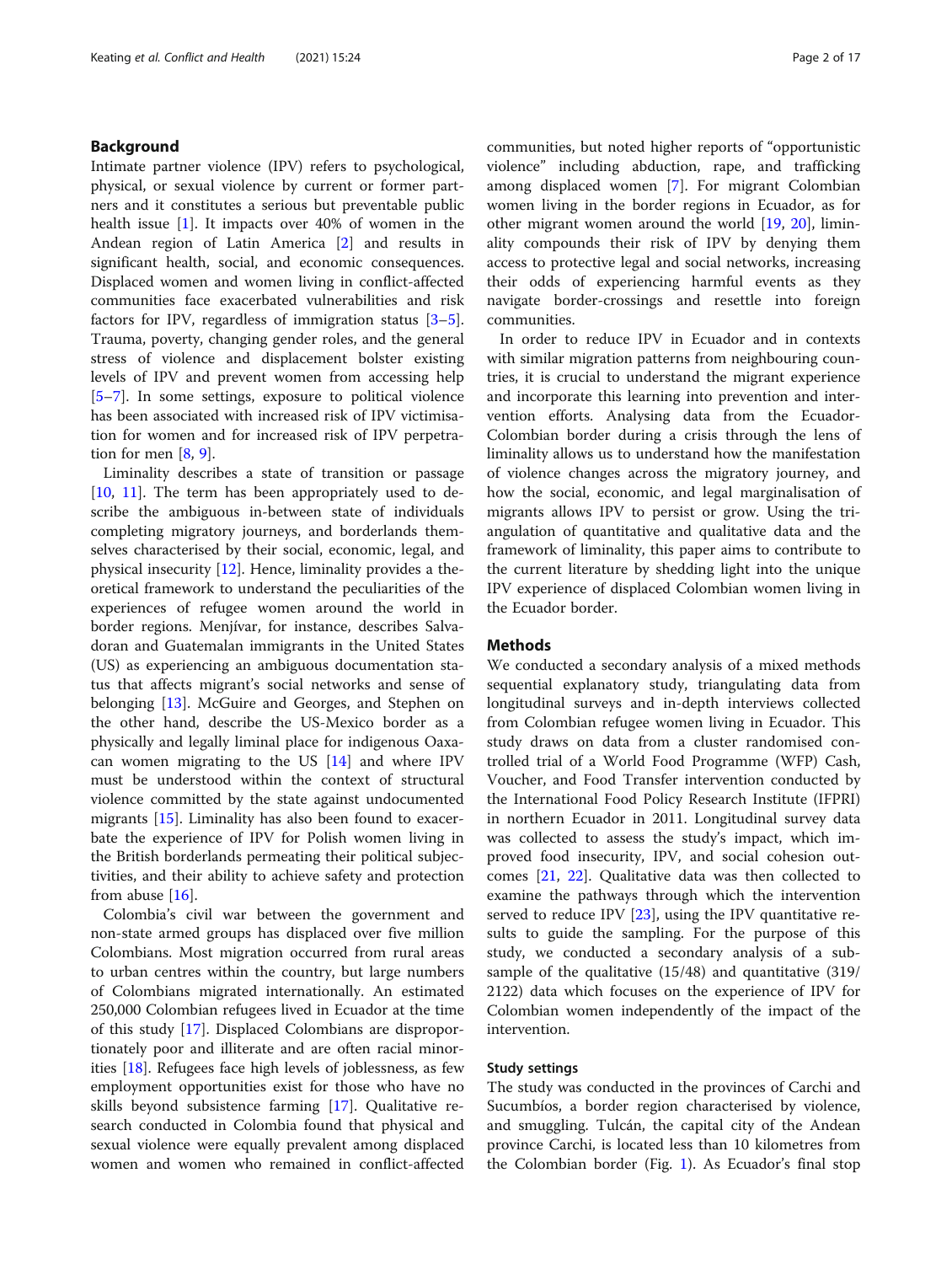<span id="page-2-0"></span>

on the Pan-American highway, the Rumichaca Bridge—which is less than 5 miles from Tulcán—is an important commercial link between the two countries. Nueva Loja is the capital city of Sucumbíos, the north eastern Ecuadorian province in the Amazon rainforest bordering Colombia. The city has become an industrial hub for the oil industry, and also serves as a critical gateway connecting drug cartels to US and European export markets. In a report to the Department of National Security & Strategy, US Army colonels described Nueva Loja as an "ungoverned territory" and a "lawless area" that serves as a pipeline into Ecuador for cocaine, weapons, humans, chemicals, and millions of US dollars [\[24](#page-15-0)].

At the time of the study, approximately half of the 250,000 Colombian refugees in Ecuador resided in the northern border region [[17\]](#page-15-0). A Refugee Council report described the Colombia-Ecuador border as "porous," referring to the frequent interstate movement of goods and persons. In this context, individuals often migrate seasonally for agricultural work, or more frequently to participate in the smuggling economy [\[17](#page-15-0)]. Part of this cyclical movement includes forced trafficking of women and children. As guerrilla activity increased in the region in the decade leading up to the study period, the permeable border allowed the Colombian conflict to spread over into Ecuador  $[24]$  $[24]$  $[24]$ , and the security that many refugees sought became increasingly in jeopardy.

# Participants

Seven urban centres within Carchi and Sucumbíos with a high concentration of poverty and refugees were included in the study [[23\]](#page-15-0). Within those cities, neighbourhoods with a large percentage of Colombian and low-income households were included in the sample. Neighbourhoods were then enumerated and 20–27 lowincome households were randomly selected for participation; 2357 households were surveyed at time 1 and 2122 households were available for follow-up approximately seven to 8 months later. In total, 319 women self-identified as Colombian, were partnered at both time points, answered IPV questions at both time points, and were either the spouse of the head of household, or head of the household.

The original qualitative sample of 48 in-depth interviews was determined using a nested approach in which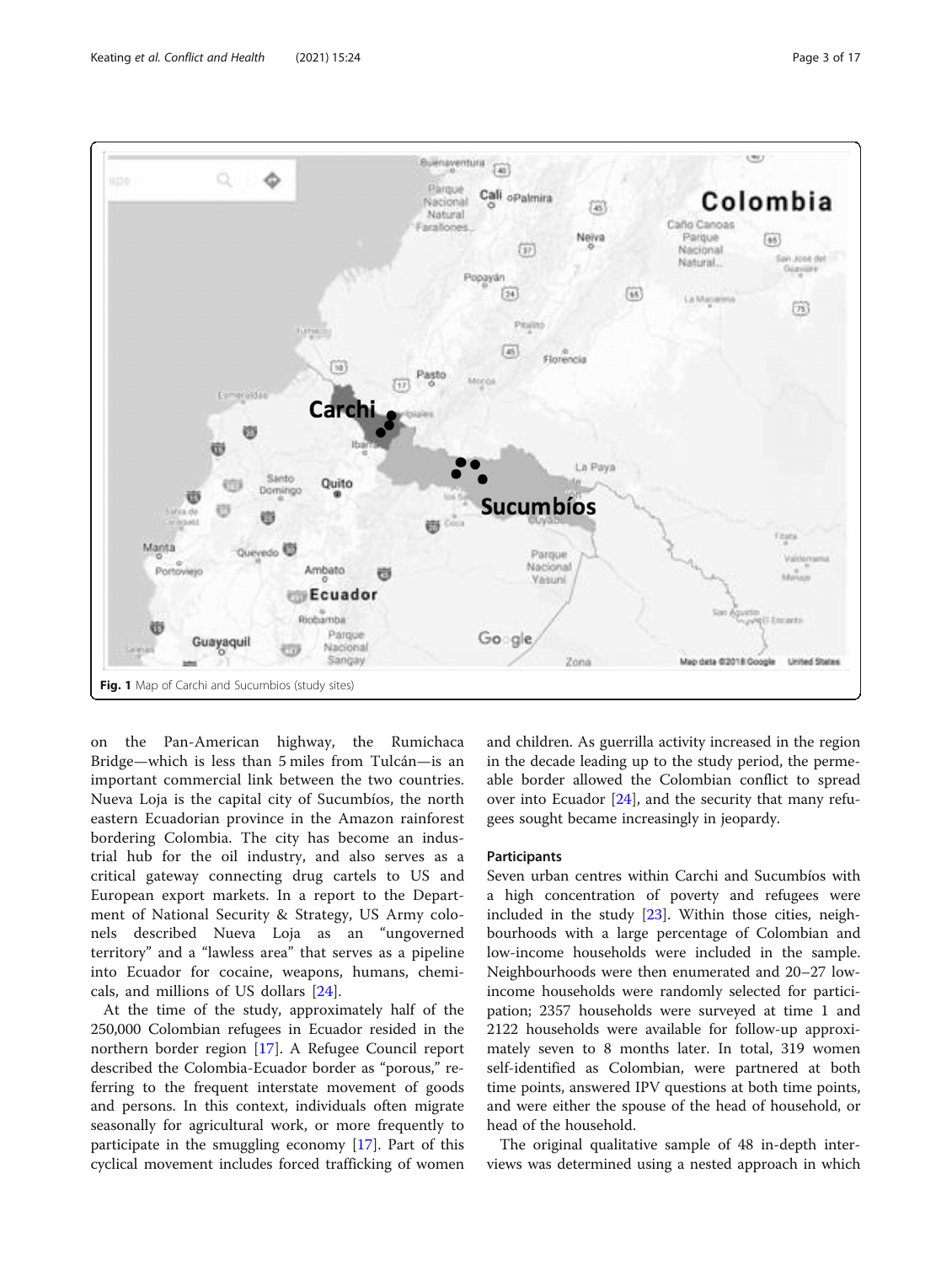chosen participants represented a subset of the quantitative sample [\[25](#page-15-0)]. The decision on who to include was guided by the quantitative results around IPV. All of the women included in the interviews answered questions on IPV in the quantitative study at both time points, and all of them disclosed violence at time 1 [[23](#page-15-0)]. Given the focus of this sub-study on IPV and migration, of the original 48 interviews, this analysis focused on the 15 women who self-identified as Colombian.

# Data collection

Quantitative data were collected in March–April 2011 and approximately 7 months later (October–November 2011) [[21\]](#page-15-0). Paper surveys were administered by trained field staff, and verbal consent was collected. In-depth interviews were collected approximately 2 years later in Tulcán in Carchi and Nueva Loja in Sucumbíos by two women from Quito with previous interviewing experience in these geographical areas. Interviews were recorded and transcribed in Spanish. For more information about the methodology of the original study see Buller et al. [\[23](#page-15-0)].

#### Analysis

We examined both quantitative and qualitative data to achieve complementarity between findings emerging from each method and to identify areas where results converged, diverged, or added insight to one another in relation to the topics of displacement and IPV. First, we explored qualitative data to identify key themes, and then mapped themes onto corresponding quantitative variables, which were analysed and then compared.

Qualitative data was analysed in Spanish using NVivo 12. Previous research was used to identify potential themes and inform the preliminary coding framework. The first author (who is proficient in Spanish) then read all interviews to become familiar with the structure and content of the interviews, and then re-read and summarised interviews to identify overarching themes, including emergent themes that had not been originally included in the preliminary coding framework such as social isolation and economic insecurity. Excerpts were translated from Spanish to English in the last phase of the analysis to include quotes in the manuscript.

The main themes arising from this analysis were then mapped onto available quantitative survey variables. The outcome variables were measured at follow-up and assessed women's experience of emotional, physical and/ or sexual IPV in the last 6 months (corresponding to the time between data collection points) using the World Health Organisation (WHO) Violence Against Women Instrument [[26,](#page-15-0) [27\]](#page-15-0). Two dichotomous variables were constructed from 13 measures of emotional, physical, or sexual IPV: having experienced emotional IPV in the last six months (yes/no) and having experienced physical and/or sexual violence in the last six months (yes/no). Independent variables included forced migration; migration-related adversity; household wealth, value of women-owned assets, asset ratio between men and women partners, earning difference between partners, women labour force participation, and measures of social isolation, freedom of mobility, and trust in neighbours and community (see Table [2\)](#page-5-0).

We assessed bivariate associations with IPV and the independent variables, and conducted logistic regression models. The main dependent variable was recent IPV at time 2 while independent variables were measured at time 1. Logistic regression models controlled for demographic variables (province, gender of head of household, women age and nationality, and men's participation in the labour force), intervention status, and IPV at time 1. Maximum likelihood parameter estimates were generated with standard errors robust to non-normality and non-independence of observations. Adjusted odds ratios (AOR) and 95% confidence intervals (CI) are reported.

#### Ethical issues

Ethics approval for the data collection was obtained from the International Food Policy Research Institute (IFPRI), LSHTM, and Centro de Estudios de Población y Desarrollo Social (CEPAR). For the qualitative secondary analysis, ethics approval was granted by LSHTM; University of North Carolina at Chapel Hill approved secondary analysis of quantitative data. Verbal consent was collected for both qualitative and quantitative participants. Field staff were trained by London School of Hygiene and Tropical Medicine (LSHTM) staff in accordance with the WHO ethical guidelines for conducting research on IPV including modules on ethical recruitment, consent, and data collection procedures; ensuring participant confidentiality, safety, and privacy; and managing data to maintain confidentiality. Specific procedures were followed during data collection to ensure the safety of the participants. For example, field survey staff only asked IPV questions if there were no other family members present, including her partner. In addition, anonymised referral information was offered to the women after completing the quantitative IPV module, regardless of whether the women had disclosed IPV or not.

Qualitative interviewers were local Ecuadorian women with experience interviewing vulnerable populations and trained in accordance with WHO guidelines on IPV research. Given the content of some of the interviewers, the fieldwork supervisor debriefed with interviewers every other evening to monitor for signs of emotional distress. Women who disclosed violence were provided with information about local support services, and a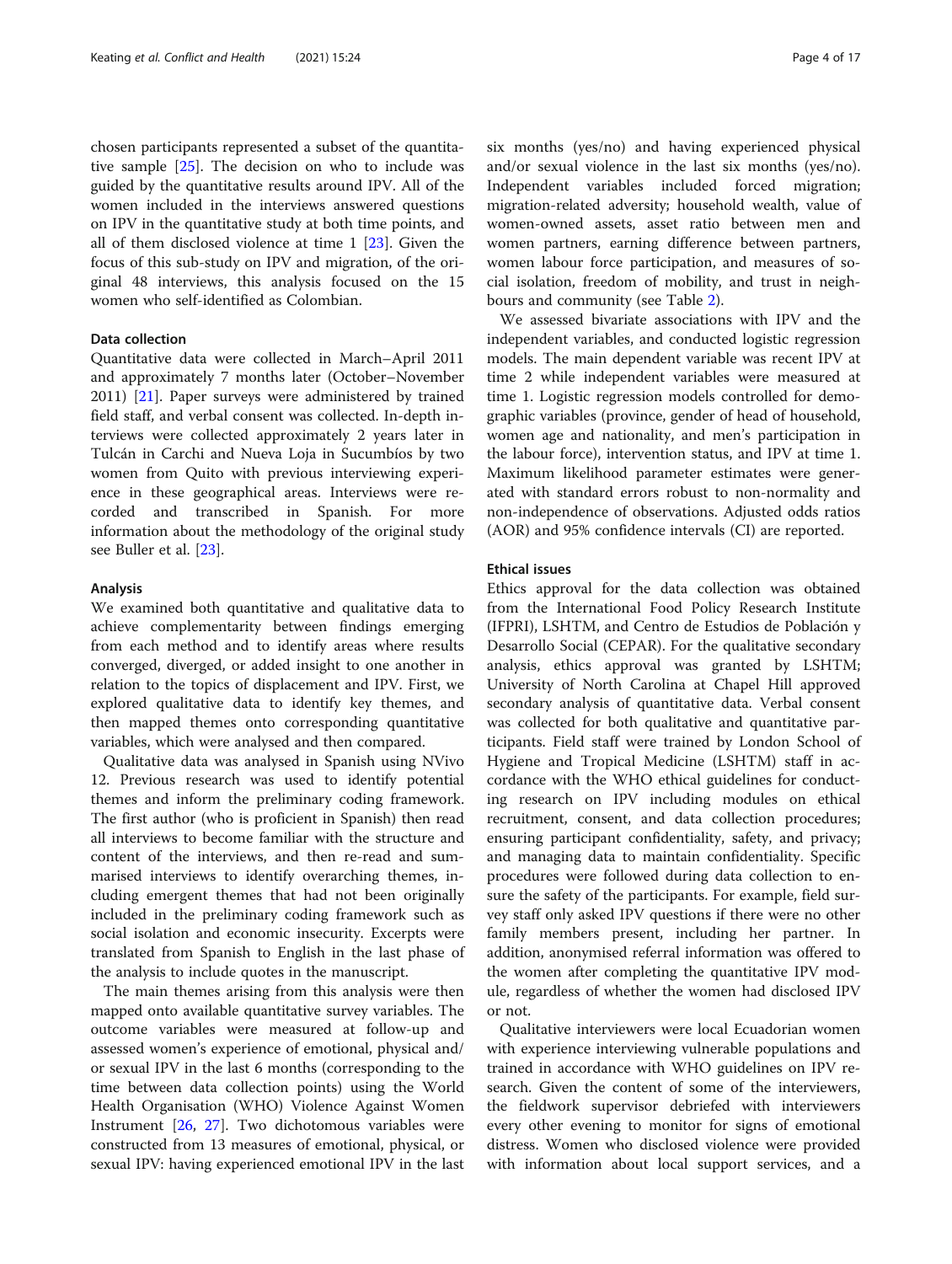connection was established with a local refugee support centre prior to data collection to establish a referral system. Transcripts were anonymised and audio files stored under encryption. Due to the small sample of interviews, all names have been changed to pseudonyms and all identifying information has been omitted.

# Results

Tables 1 and [2](#page-5-0) describe the demographic characteristics of the qualitative and quantitative samples. In the qualitative sample, the average participant age was 38.27 years; the mean number of years lived in Ecuador was 15; and 46% reported participating in the informal labour market. In the quantitative sample, the mean age was 32.96, 77.1% of women reported primary education or less as their highest educational achievement, and only 2.8% of women reported being the head of household. As reported in Table [3](#page-6-0), 29 and 15% of Colombian women reported emotional IPV and physical and/or sexual violence, respectively.

Below we explore the four main themes identified through the mixed methods analysis, which include lack of legal residence and documentation, violence experienced along life course and migratory continuums, social isolation including loss of support networks and restricted mobility, and financial stress. Table [4](#page-7-0) shows the quantitative associations within each of the four key themes and Table [5](#page-8-0) compares quantitative and qualitative findings.

#### Living on the border and legal status

Though surveys did not ask women about their legal status, many women who were interviewed discussed their Lack of appropriate documentation meant that women feared that they would be denied re-entry into Ecuador if they crossed the border back into Colombia. When asked by the interviewer why she only contacted her family by telephone, Maria explained:

"Those of us who they won't give papers, what can we do so that they give us the visa?" (Valeria, age 40,

lack of formal documentation. They described the challenges they faced trying to integrate into Ecuadorian society without the necessary visas, the stress of their immigration status seemingly underpinning all their social and economic interactions. For instance, when asked if she had any questions before beginning the interview,

Valeria immediately asked:

Nueva Loja)

"Because they have prohibited us from traveling there. We can go as far as Tulcán… because they have given us the visa and they said to us that if we pass through [the border], they will take away our visas. So we cannot go to Colombia." (Maria, age 30, Tulcán)

Sonia expressed a longing to return to her father in Colombia, but was unable to afford passports for her children, who were eligible for Ecuadorian citizenship:

"Because of the Ecuadorian girl [daughter with citizenship], I can have Ecuadorian nationality… The problem is that there wasn't money for the passports.

| Name     | Location   | Age | <b>Years in Ecuador</b> | Employment*     | Housing**          |
|----------|------------|-----|-------------------------|-----------------|--------------------|
| Maria    | Tulcán     | 30  | 6                       | Unemployed      | Rents              |
| Sonia    | Tulcán     | 28  | 9                       | Informal labour | Rents              |
| Anita    | Tulcán     | 47  | 10                      | Unemployed      | Rents              |
| Rosa     | Tulcán     | 25  | 12                      | Informal labour | Rents              |
| Isabel   | Tulcán     | 47  | 12                      | Unemployed      | Rents              |
| Daniela  | Tulcán     | 30  | 12                      | Unemployed      | Rents              |
| Alegria  | Tulcán     | 45  | 14                      | Informal labour | Rents              |
| Karla    | Tulcán     | 52  | 26                      | Informal labour | Family owns        |
| Renata   | Tulcán     | 42  | 30                      | Informal labour | Rents              |
| Emilia   | Tulcán     | 44  | 40                      | Unemployed      | Rents              |
| Carolina | Nueva Loja | 40  | 3                       | Informal labour | Rents              |
| Esther   | Nueva Loja | 40  | 9                       | Unemployed      | Lives with in-laws |
| Paula    | Nueva Loja | 33  | 11                      | Unemployed      | Rents              |
| Claudia  | Nueva Loja | 31  | 11                      | Unemployed      | Family owns        |
| Valeria  | Nueva Loja | 40  | 20                      | Informal labour | Family owns        |

**Table 1** Qualitative sample  $(n = 15)$  characteristics

\*Informal labour refers to laundry service, selling fruit, working in a bar, or cleaning houses

\*\*Where a house is family owned, the deeds to the houses were in the name of a husband or daughter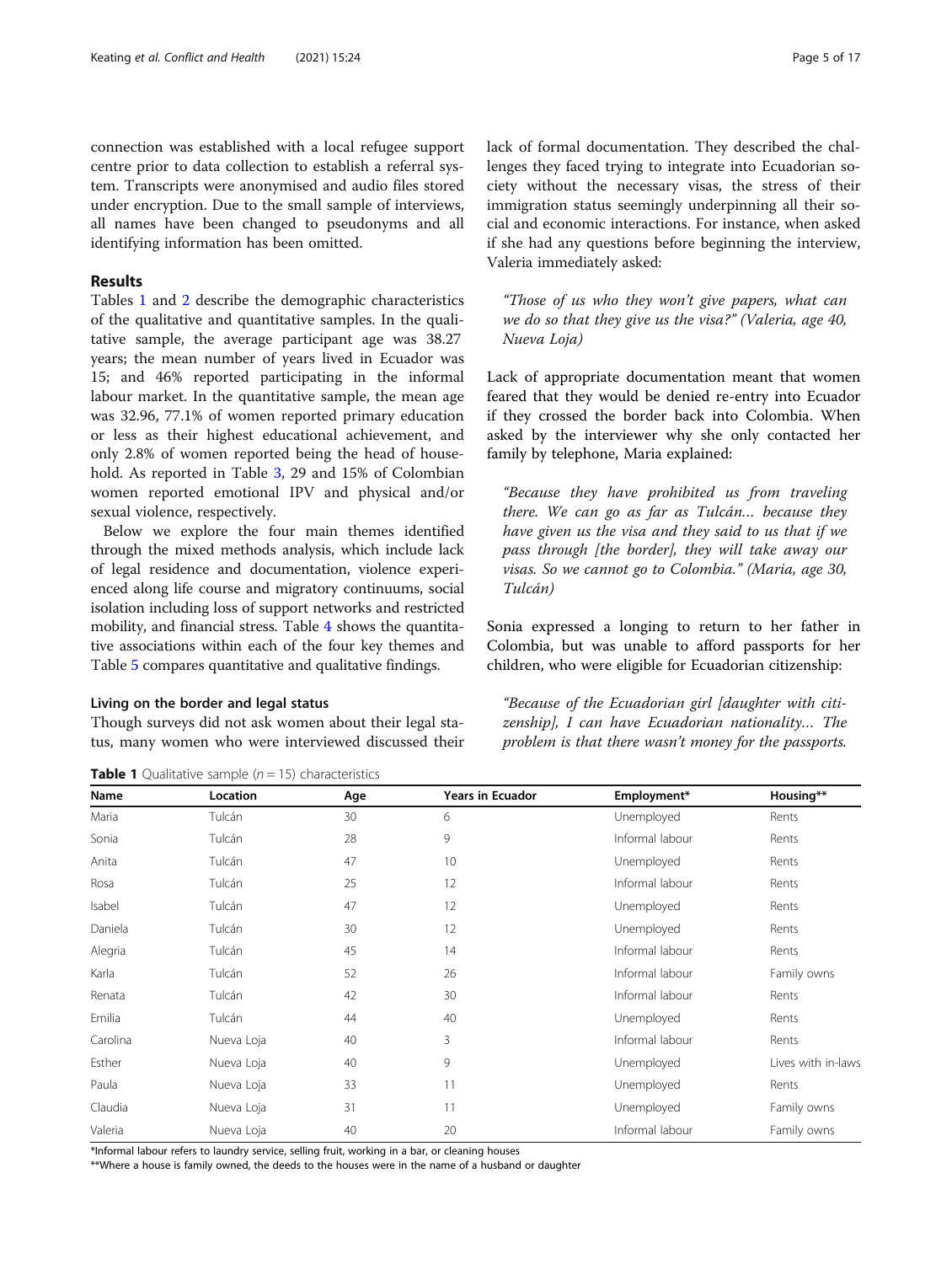#### <span id="page-5-0"></span>**Table 2** Quantitative sample ( $n = 319$ ) characteristics at time 1

|                                                                          | n   | %       |
|--------------------------------------------------------------------------|-----|---------|
| Emotional IPV in the last six months (time 2)                            | 85  | 26.65   |
| Physical and/or sexual IPV in the last<br>six months (time 2)            | 46  | 14.42   |
| Demographics                                                             |     |         |
| Age (Mean years)                                                         |     | 32.96   |
| Highest Education Level                                                  |     |         |
| Primary or less                                                          | 246 | 77.10   |
| Secondary or higher                                                      | 73  | 22.90   |
| Female headed households                                                 | 9   | 2.82    |
| Province                                                                 |     |         |
| Carchi                                                                   | 124 | 38.90   |
| Sucumbíos                                                                | 195 | 61.10   |
| <b>Previous Trauma</b>                                                   |     |         |
| Forced Migration                                                         | 129 | 40.4    |
| Migration-related adversity<br>(Experienced by anyone in household)      |     |         |
| Verbally threatened                                                      | 74  | 23.2    |
| Verbally insulted but not threatened                                     | 80  | 25.1    |
| Threatened with a knife, gun or other<br>type of weapon                  | 37  | 11.6    |
| Attacked with a knife, gun or other<br>type of weapon                    | 23  | 7.2     |
| Wounded or physically attached in<br>some other way                      | 23  | 7.2     |
| Kidnapped                                                                | 10  | 3.13    |
| Forced to perform manual or some<br>other kind of labour                 | 19  | 5.96    |
| Extorted for money or other goods                                        | 14  | 4.4     |
| Stolen or damaged property                                               | 49  | 15.4    |
| Forced to join a military group                                          | 21  | 6.58    |
| Sexual aggression<br>(rape, verbal or physical assault)                  | 16  | 5       |
| <b>Social Isolation</b>                                                  |     |         |
| Family in area when moved here                                           | 134 | 42      |
| Allowed to leave city without permission                                 | 32  | 10      |
| I can count on my neighbour to watch<br>after my house                   | 111 | 34.8    |
| I feel part of the community                                             | 40  | 12.5    |
| I feel alone                                                             | 198 | 62.1    |
| Perceived discrimination because of<br>race/ethnicity in last six months | 19  | 5.96    |
| Perceived discrimination because of<br>nationality in last six months    | 116 | 36.4    |
| <b>Economic Instability</b>                                              |     |         |
| Rent                                                                     | 266 | 83.4    |
| Food Consumption Score (1)                                               |     | 56      |
| Household wealth (2)                                                     |     | $-0.08$ |
| Value of female assets (USD)                                             |     | 51.1    |

### **Table 2** Quantitative sample ( $n = 319$ ) characteristics at time 1 (Continued)

|                                                 | n  | $\%$  |
|-------------------------------------------------|----|-------|
| Asset ratio between male and female partner (3) |    | 33.7  |
| Female earns same or more as their partner      | 48 | 15.05 |
| Female lost employment (4)                      | 45 | 14 11 |
| Female gained employment (4)                    | 48 | 15.05 |

1. Calculated by summing the number of days eight different food groups were consumed by a household, multiplying these by weighted frequencies, and summing across food groups

2. Constructed as recommended by the Demographic Health Survey using principal component analysis of source of drinking water, type of toilet, sharing of toilet facilities, material of principal floor, walls, roof, cooking fuel, and household services and possessions, such as electricity, TV, radio, types of vehicles, agricultural land size owned, and type and number of animals owned 3. Assets include: land, large and small animals, agricultural tools, household appliances, computers, cell phones, bikes and vehicles 4. Participants were categorised as participating in the labour force if they responded yes to any of the following questions: In the last six months have you 1) farmed your own land; 2) worked in an agricultural position for pay; 3) worked in a non-agricultural position for pay; or 4) worked on non-agricultural activities, on their own, like a small business

# They are 25 dollars each and we are three people. That's 75 dollars, and where is that?" (Sonia, age 28, Tulcán)

Another characteristic of the border region was the porous economy. Rosa (age 25, Tulcán) explained that in the absence of formal employment, her husband earned money by smuggling gasoline over the border. Similarly, after losing his job as a teacher, Esther's (age 40, Nueva Loja) husband generated income by crossing the border, buying clothing in Colombia, and selling them for profit in Sucumbíos. In both these cases, smuggling was portrayed as a last resort after facing difficulties securing employment in the formal sector, which involved a safety and legal risk. Participant reports highlighted how the border region's lack of an accountable police presence and the emergence of interstate crime rings not only allowed for such smuggling activities, but also facilitated human trafficking. Anita from Carchi described how her husband kidnapped and sold her son from a previous marriage:

"My son of seven years old, he saw [my] husband with his girlfriend in the act [having an affair]. Being that he saw them, they took my son to sell him." (Anita, age 47, Tulcán)

Her son was sold to a wealthy family of cattle farmers, and Anita had to sell all her possessions and livestock to buy him back. She indicated that this was not an uncommon experience for families in this region.

#### Violence along the continuum

Critical to their experiences of IPV in Ecuador were the women's personal testimonies of trauma and violence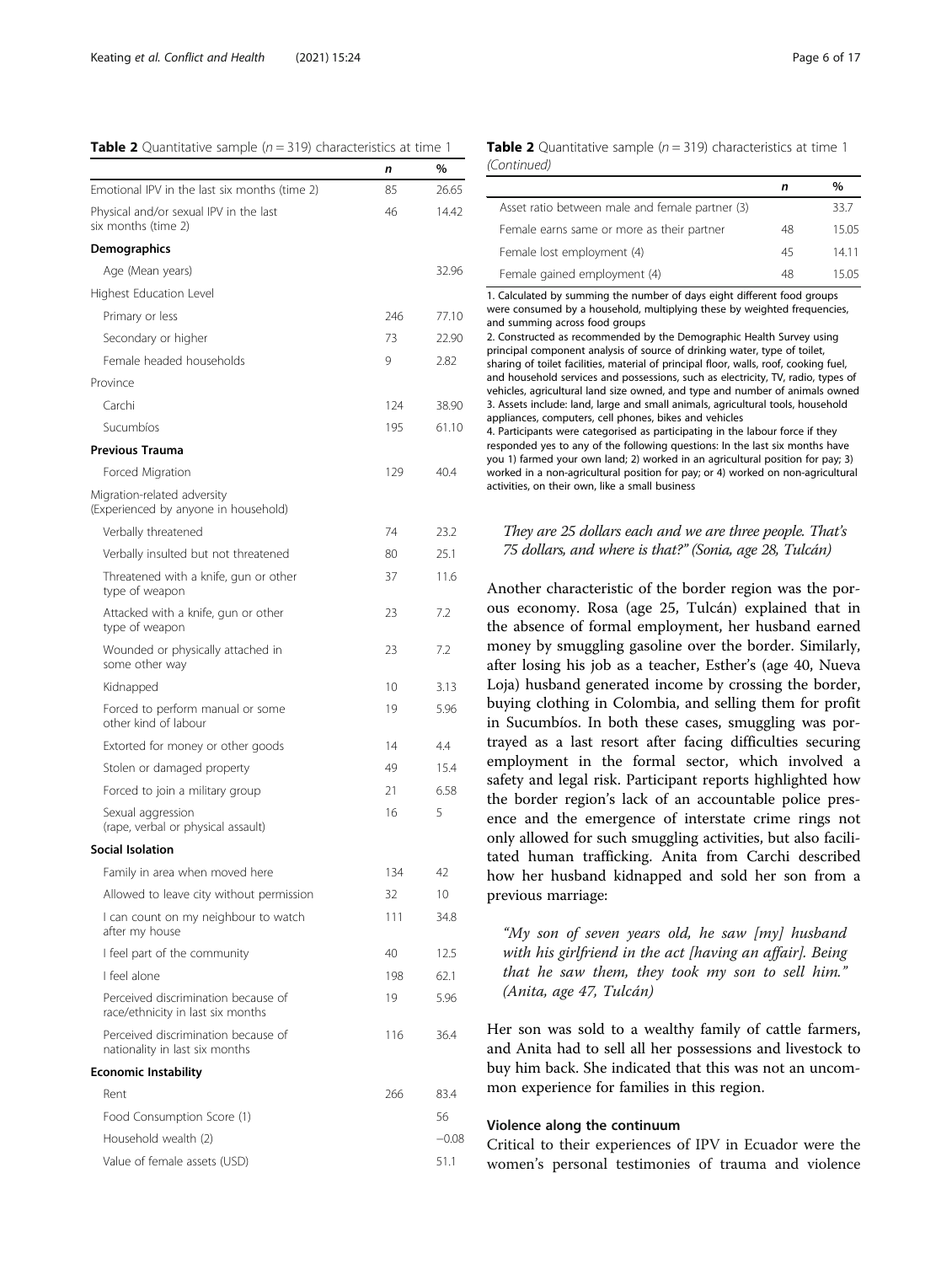### <span id="page-6-0"></span>Table 3 Percent of reporting recent IPV at time 1 and time  $2^*$

|                                                               | Time 1 |       | Time 2 |       |
|---------------------------------------------------------------|--------|-------|--------|-------|
|                                                               | n      | $\%$  | n      | %     |
| Any emotional IPV in the last six months                      | 75     | 23.51 | 85     | 26.65 |
| Accused of infidelity                                         | 34     | 10.66 | 36     | 11.29 |
| Limited contact with friends or family                        | 28     | 8.78  | 29     | 9.09  |
| Humiliated or insulted you                                    | 50     | 15.67 | 56     | 17.55 |
| Threatened to leave you                                       | 39     | 12.23 | 44     | 13.79 |
| Threatened to take away your children                         | 18     | 5.64  | 29     | 9.09  |
| Any physical and/or sexual IPV in the last six months         | 51     | 15.99 | 46     | 14.42 |
| Pushed, shook or threw something at you                       | 41     | 12.85 | 30     | 9.40  |
| Slapped you or twisted your arm                               | 25     | 7.84  | 23     | 7.21  |
| Hit you with a fist or something that could hurt you          | 22     | 6.90  | 20     | 6.27  |
| Kicked or dragged you                                         | 10     | 3.13  | 12     | 3.76  |
| Tried to strangle or burn you                                 | 4      | 1.25  | 9      | 2.82  |
| Attacked you with a knife, gun or other type of weapon        |        | 0.31  | 3      | 0.94  |
| Threatened you with a knife, gun or other type of weapon      | 3      | 0.94  |        | 0.31  |
| Used physical force to force you to have sex                  | 8      | 2.51  | 9      | 2.82  |
| Forced you to perform sexual acts that you did not want to do | 5      | 1.57  | 8      | 2.51  |

prior to displacement. Approximately half of women interviewed pointed to guerrilla violence in their hometowns of Colombia as motivation for moving to Ecuador:

"We came here because we were threatened by the paramilitaries and the guerrillas. They would pass through… some would make a problem for us, and  $[$ it was $]$  better that we leave." (Maria, age 30, Tulcán)

Carolina from Sucumbíos described the decision to leave after guerrilla forces took control of her home and community:

"There we couldn't eat anything, feed ourselves anything, they arrived and occupied the kitchen, occupied everything." (Carolina, age 40, Nueva Loja)

These results were supported by our quantitative analysis that showed that over 40% of Colombian women who migrated to the area in the last 20 years, were forcibly displaced, meaning they moved because of fear of violence, political reasons, food insecurity, property destruction or other reasons not related to marriage or looking for work (see Table [2\)](#page-5-0). Forced displacement was associated with five times the odds of experiencing physical and/or sexual violence (AOR: 5.06; 95% CI: 2.03, 12.59;  $p < 0.001$ ; see Table [4](#page-7-0)). Migration-related adversity was also associated with IPV—such as having someone in the household verbally threatened (AOR: 4.37; 95% CI: 1.65, 11.60;  $p < 0.001$ ; see Table [4\)](#page-7-0) or wounded/physically attacked (AOR: 4.62, 95% CI: 1.25, 17.06;  $p < 0.05$ ; see Table [4](#page-7-0)).

Several women in the qualitative sample also described childhood physical and sexual trauma. Pre-migration, Renata (age 42, Tulcán) was abused and abandoned by her parents at a young age and then raised by a neighbour. Her experience with IPV later in life included coerced sex and severe physical assault from her husband. Similarly Sonia, who was raised by domestic employees and felt abandoned by her parents, shared a story of child sexual abuse in Colombia:

"The employees abused me from the age of five, I was raped at five years old. My father and mother never realised. I thought that one's body was like a toy, I thought I wasn't worth anything." (Sonia, age 28, Tulcán)

She became pregnant at 17 and described some of the most severe experiences of physical and emotional IPV in the qualitative sample. Her story spoke to the continuity of trauma and abuse. In most of these cases, whether it was guerrilla violence or domestic abuse, the trauma contributed to their decision to migrate. Unfortunately no quantitative data was collected on childhood maltreatment so we could not triangulate these results.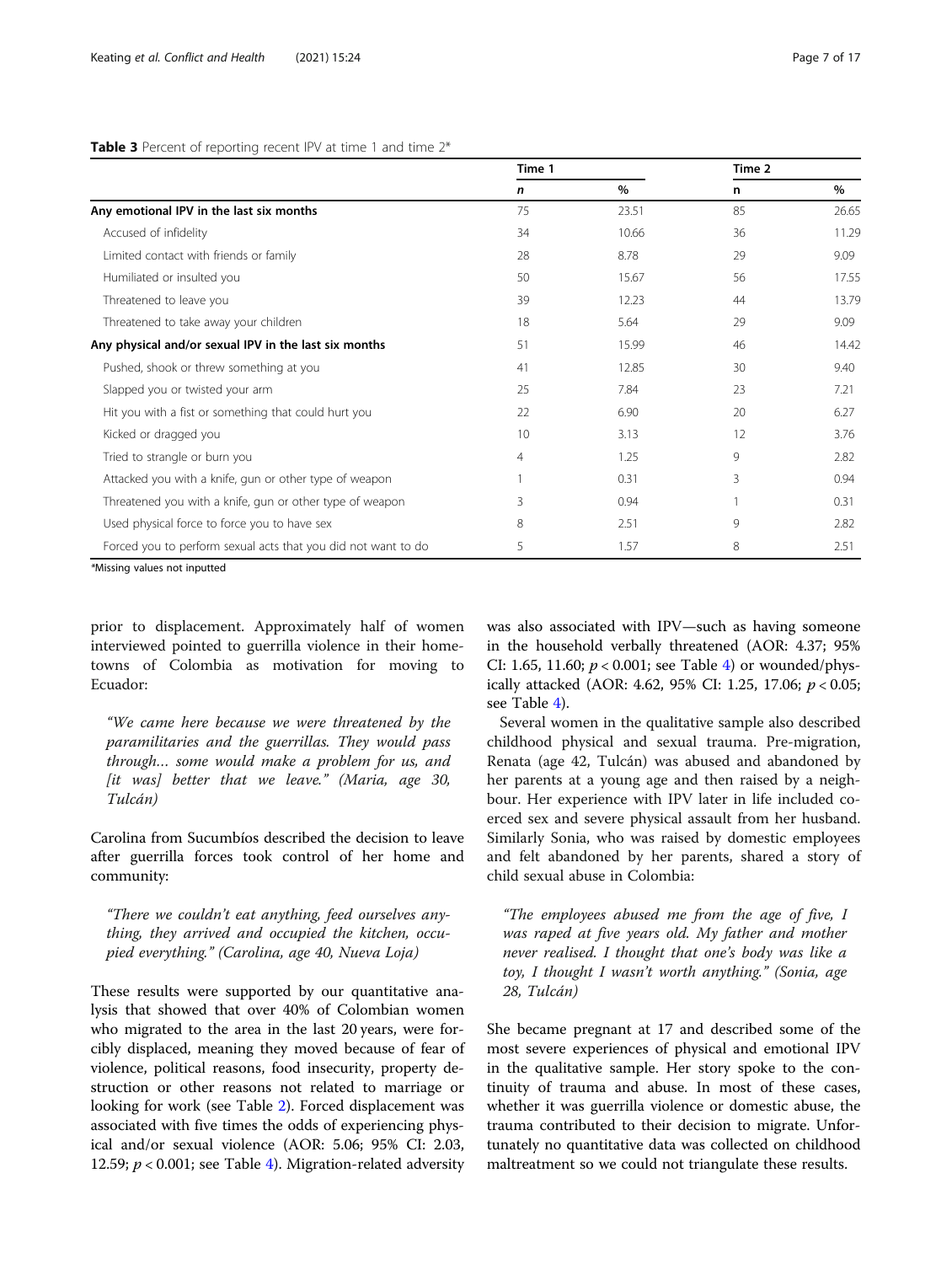### <span id="page-7-0"></span>**Table 4** Logistic regression model of time 1 predictors of recent intimate partner violence at time 2 ( $n = 319$ )

|                                                                                                  | Physical and/or Sexual IPV |        | <b>Emotional IPV</b> |         |                          |                |                          |         |
|--------------------------------------------------------------------------------------------------|----------------------------|--------|----------------------|---------|--------------------------|----------------|--------------------------|---------|
|                                                                                                  | OR                         | 95% CI |                      | P-value | <b>OR</b>                | 95% CI         |                          | P-value |
| Previous Trauma                                                                                  |                            |        |                      |         |                          |                |                          |         |
| Forced Migration ( $0 = No$ , $1 = Yes$ )                                                        | 5.06                       | 2.03   | 12.59                | 0.00    | 1.57                     | 0.86           | 2.87                     | 0.15    |
| Migration-related adversity (Experienced by anyone in household)<br>$(0 = No, 1 = Yes)$          |                            |        |                      |         | 0.63                     | 0.24           | 1.65                     | 0.35    |
| Verbally threatened                                                                              | 4.37                       | 1.65   | 11.60                | 0.00    |                          |                |                          |         |
| Verbally insulted but not threatened                                                             | 0.47                       | 0.17   | 1.28                 | 0.14    | 1.28                     | 0.65           | 2.51                     | 0.48    |
| Threatened with a knife, gun or other type of weapon                                             | 1.15                       | 0.25   | 5.18                 | 0.86    | 0.76                     | 0.25           | 2.32                     | 0.63    |
| Attacked with a knife, gun or other type of weapon                                               | 1.46                       | 0.34   | 6.20                 | 0.61    | 1.83                     | 0.72           | 4.69                     | 0.21    |
| Wounded or physically attached in some other way                                                 | 4.62                       | 1.25   | 17.06                | 0.02    | 0.51                     | 0.14           | 1.78                     | 0.29    |
| Kidnapped                                                                                        | 1.84                       | 0.12   | 28.10                | 0.66    | 0.25                     | 0.04           | 1.76                     | 0.17    |
| Forced to perform manual or some other kind of labour                                            | 0.70                       | 0.06   | 7.93                 | 0.78    | 2.29                     | 0.46           | 11.37                    | 0.31    |
| Extorted for money or other goods                                                                | 1.62                       | 0.16   | 16.18                | 0.68    | 1.78                     | 0.35           | 8.95                     | 0.49    |
| Stolen or damaged property                                                                       | 1.52                       | 0.48   | 4.80                 | 0.48    | 2.23                     | 0.89           | 5.58                     | 0.09    |
| Forced to join a military group                                                                  | 0.06                       | 0.01   | 0.57                 | 0.01    | 0.73                     | 0.14           | 3.70                     | 0.70    |
| Sexual aggression (rape, verbal or physical assault)                                             | 0.34                       | 0.04   | 3.24                 | 0.35    | 0.51                     | 0.13           | 1.90                     | 0.31    |
| Emotional IPV at Time 1                                                                          |                            |        |                      |         | 10.64                    | 5.02           | 22.58                    | 0.00    |
| Physical/and or Sexual IPV at Time 1                                                             | 14.48                      | 5.81   | 36.10                | 0.00    |                          |                |                          |         |
| Social Isolation                                                                                 |                            |        |                      |         |                          |                |                          |         |
| Family in area when moved here $(0 = No, 1 = Yes)$                                               | 0.66                       | 0.26   | 1.64                 | 0.37    | 0.50                     | 0.26           | 0.96                     | 0.04    |
| Allowed to leave city without permission $(0 = No, 1 = Yes)$                                     | 0.87                       | 0.27   | 2.82                 | 0.82    | 1.01                     | 0.35           | 2.91                     | 0.99    |
| Husband limits contact with family $(0 = No, 1 = Yes)$                                           | 4.90                       | 1.96   | 12.24                | 0.00    | $\overline{\phantom{0}}$ | $\overline{a}$ | $\overline{\phantom{0}}$ |         |
| I can count on my neighbour to watch after my house<br>$(0 = Disagree; 1 = Agree)$               | 0.71                       | 0.22   | 2.24                 | 0.56    | 1.40                     | 0.75           | 2.62                     | 0.29    |
| I feel part of the community $(0 = Disagree; 1 = Agree)$                                         | 0.48                       | 0.15   | 1.56                 | 0.22    | 0.87                     | 0.29           | 2.60                     | 0.80    |
| I feel alone ( $0 = Disagree$ ; 1 = Agree)                                                       | 0.63                       | 0.28   | 1.40                 | 0.26    | 1.22                     | 0.65           | 2.29                     | 0.54    |
| Perceived discrimination because of race/ethnicity in last six months<br>$(0 = No, 1 = Yes)$     | 0.79                       | 0.13   | 4.75                 | 0.80    | 1.87                     | 0.52           | 6.74                     | 0.34    |
| Perceived discrimination because of nationality in last six months<br>$(0 = No, 1 = Yes)$        | 1.10                       | 0.44   | 2.79                 | 0.84    | 1.16                     | 0.68           | 1.99                     | 0.59    |
| <b>Economic Instability</b>                                                                      |                            |        |                      |         |                          |                |                          |         |
| Rent ( $0 = No$ , $1 = Yes$ )                                                                    | 4.42                       | 1.95   | 10.05                | 0.00    | 0.52                     | 0.24           | 1.16                     | 0.11    |
| Food Consumption Score (1)                                                                       | 0.99                       | 0.97   | 1.02                 | 0.45    | 1.01                     | 0.99           | 1.03                     | 0.51    |
| Household wealth (2)                                                                             | 0.92                       | 0.55   | 1.53                 | 0.74    | 0.91                     | 0.63           | 1.31                     | 0.61    |
| Value of female assets (USD)                                                                     | 0.998                      | 0.995  | 1.000                | 0.02    | 1.00                     | 1.00           | 1.00                     | 0.68    |
| Asset ratio between male and female partner                                                      | 2.20                       | 0.61   | 7.97                 | 0.23    | 1.75                     | 0.68           | 4.54                     | 0.25    |
| Earning difference between partners ( $0 =$ Female earns less;<br>1 = Female earns same or more) | 0.63                       | 0.17   | 2.37                 | 0.49    | 1.05                     | 0.41           | 2.70                     | 0.92    |
| Female leaving labour force (4)                                                                  | 0.57                       | 0.20   | 1.68                 | 0.31    | 1.07                     | 0.50           | 2.29                     | 0.86    |
| Female entering labour force (4)                                                                 | 3.09                       | 0.94   | 10.13                | 0.06    | 1.46                     | 0.73           | 2.90                     | 0.29    |
| Intercept                                                                                        | 0.03                       | 0.00   | 2.51                 | 0.12    | 0.98                     | 0.95           | 1.01                     | 0.21    |

Model Notes: Adjusted for female age and education, province, treatment assignment, and baseline IPV; standard errors robust to non-normality and nonindependence of observations; missings not imputed

1. Calculated by summing the number of days eight different food groups were consumed by a household, multiplying these by weighted frequencies, and summing across food groups

2. Constructed as recommended by the Demographic Health Survey using principal component analysis of source of drinking water, type of toilet, sharing of toilet facilities, material of principal floor, walls, roof, cooking fuel, and household services and possessions, such as electricity, TV, radio, types of vehicles, agricultural land size owned, and type and number of animals owned

3. Assets include: land, large and small animals, agricultural tools, household appliances, computers, cell phones, bikes and vehicles

4. Participants were categorised as participating in the labour force if they responded yes to any of the following questions: In the last six months have you 1) farmed your own land; 2) worked in an agricultural position for pay; 3) worked in a non-agricultural position for pay; or 4) worked on non-agricultural activities, on their own, like a small business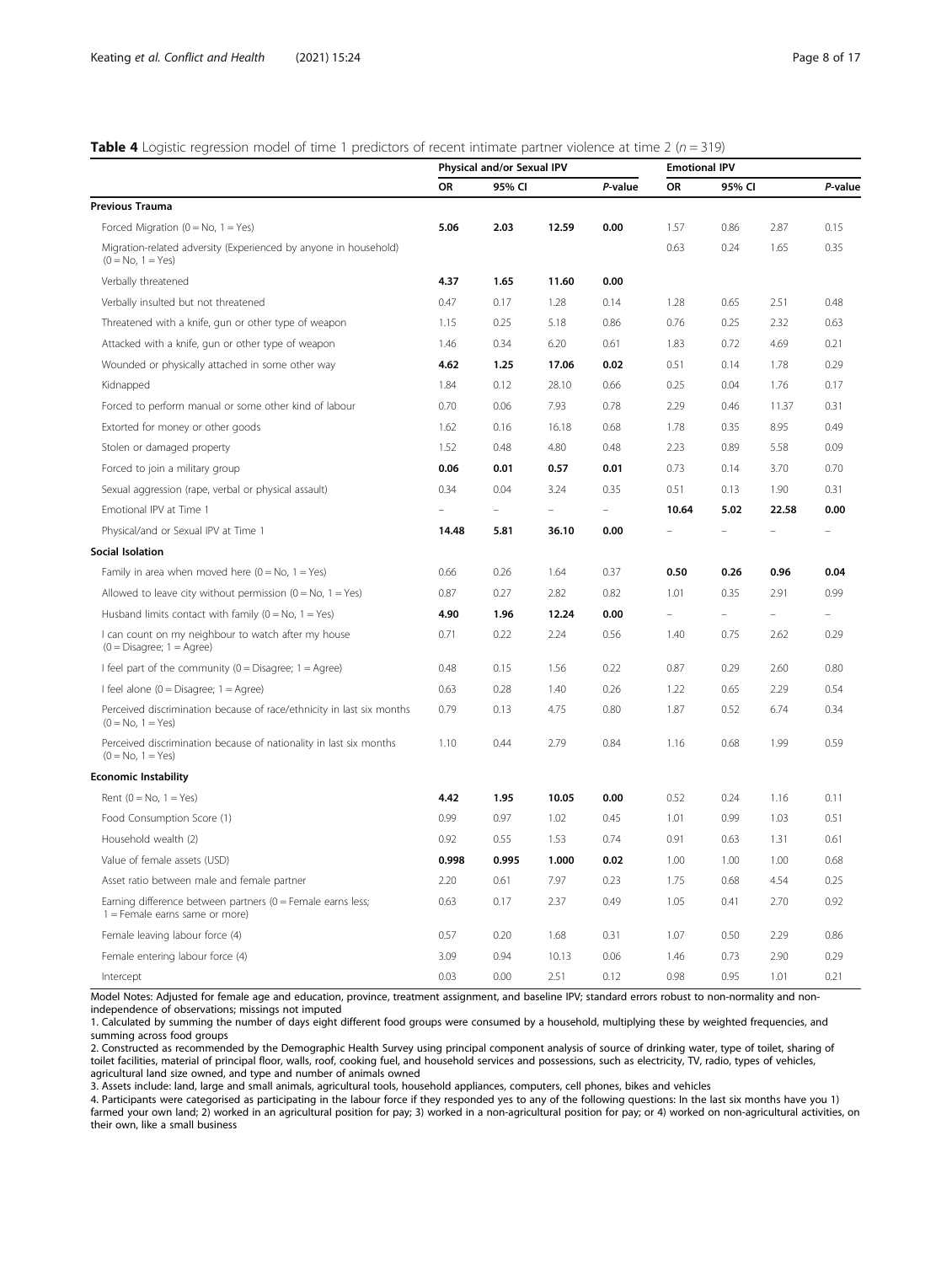# <span id="page-8-0"></span>Table 5 Comparison of Quantitative and Qualitative Results

|                                       | <b>Quantitative summary</b>                                                                                                                                                                                                                                                                                                                                                                                                                                                                                                                                                                        | <b>Qualitative summary</b>                                                                                                                                                                                                                                                                                                                                                                                                                                    |
|---------------------------------------|----------------------------------------------------------------------------------------------------------------------------------------------------------------------------------------------------------------------------------------------------------------------------------------------------------------------------------------------------------------------------------------------------------------------------------------------------------------------------------------------------------------------------------------------------------------------------------------------------|---------------------------------------------------------------------------------------------------------------------------------------------------------------------------------------------------------------------------------------------------------------------------------------------------------------------------------------------------------------------------------------------------------------------------------------------------------------|
| Living on the border and legal status |                                                                                                                                                                                                                                                                                                                                                                                                                                                                                                                                                                                                    |                                                                                                                                                                                                                                                                                                                                                                                                                                                               |
| Legal status                          | No quantitative data was collected on legal status                                                                                                                                                                                                                                                                                                                                                                                                                                                                                                                                                 | Though interviews did not explicitly ask about legal status,<br>many of the women disclosed their lack of formal<br>documentation. Without legal residency in Ecuador,<br>Colombian women were unable to travel freely across the<br>border, own property, and secure formal employment. They<br>conveyed stress to interviewers about the insecurity of their<br>status in Ecuador and as Colombians felt discriminated<br>against by their new communities. |
| History of abuse                      | For both emotional IPV and physical and/or sexual IPV, IPV at<br>time 1 is highly associated with IPV at time 2 ( $p < 0.001$ ). No<br>quantitative data was collected on childhood maltreatment.                                                                                                                                                                                                                                                                                                                                                                                                  | Two women described physical and sexual abuse as children,<br>and another described IPV in a previous marriage. All but<br>three of the women described a fairly continuous history of<br>IPV with their current partners.                                                                                                                                                                                                                                    |
| Guerrilla violence                    | Over 40% of Colombian woman who migrated to the area in<br>the last 20 years, did so because of fear of violence, political<br>reasons, food insecurity, property destruction or other reasons<br>not related to marriage or looking for work. This was<br>associated with recent P/S IPV (AOR: 5.06; 95% CI: 2.03, 12.59;<br>$p < 0.001$ ).<br>Having someone in the household verbally threatened (AOR:<br>4.37; 95% CI: 1.65, 11.60; $p < 0.001$ ) or wounded/physically<br>attacked (AOR: 4.62; 1.25, 17.06; $p < 0.05$ ) since migrating was<br>also associated with P/S IPV                  | Half of the women described threats, depravation, and<br>displacement as a result of the guerrillas and paramilitaries in<br>Colombia and identified that violence as the reason they<br>moved to Ecuador.                                                                                                                                                                                                                                                    |
| Social isolation                      |                                                                                                                                                                                                                                                                                                                                                                                                                                                                                                                                                                                                    |                                                                                                                                                                                                                                                                                                                                                                                                                                                               |
| Restricted mobility                   | Only 19% of the sample of Colombian women reported they<br>could leave the city without their partner's permission. 14.7%<br>reported that their partners tried to limit their contact with<br>their family, which was correlated with P/S IPV ( $p < 0.001$ ) in<br>bivariate but not multivariate analysis.<br>There is not quantitative information about immigration<br>status.                                                                                                                                                                                                                | Half of the women were prohibited by their husbands from<br>leaving the home or engaging in community social life. The<br>women were prevented from having friends, and their<br>husbands use guilt, public humiliation, and physical force to<br>keep them contained in the home. Several women explained<br>how their immigration status prevented them from crossing<br>the border into Colombia to visit family.                                          |
| Lack of social<br>support             | Forty percent of Colombian women in the sample reported<br>having family in the area when they moved to the<br>neighbourhood, and on average had 1.7 family members<br>living in the area. Having family in the area was negatively<br>associated with emotional IPV (AOR: 0.50, 95% CI: 0.26, 0.96;<br>$p < 0.05$ ).<br>37.3% reported disagreeing or somewhat disagreeing with<br>the statement "I can count on I can count of my neighbour<br>to watch after my house; 12% with "I feel part of the<br>community"; and 62% with "I feel alone". These were not<br>associated with IPV outcomes. | A majority of the women had limited contact with friends<br>and family in Colombia, and very few had relatives in<br>Ecuador. All of the women denied having close, trusted<br>friendships in their new communities.                                                                                                                                                                                                                                          |
| Anti-Colombian<br>sentiment           | Over 30% of Colombian women reported that someone in<br>their household experienced discrimination in the last six<br>months because of their country of origin; 6 % reported<br>discrimination because of race/ethnicity. These were<br>associated with IPV in bivariate but not multivariate analysis.                                                                                                                                                                                                                                                                                           | Several women described experiences of discrimination in<br>securing employment or access to social services. They also<br>described a sense of separation and sometimes fear of their<br>neighbours.                                                                                                                                                                                                                                                         |
| <b>Economic stress</b>                |                                                                                                                                                                                                                                                                                                                                                                                                                                                                                                                                                                                                    |                                                                                                                                                                                                                                                                                                                                                                                                                                                               |
| Financial instability                 | 75% of sample rents their home. In bivariate analysis only,<br>household wealth was borderline significantly associated with<br>P/S IPV ( $p < 0.11$ ). Renting and food consumption score were<br>not associated with IPV in bivariate analysis, but renting was a<br>risk factor for P/S IPV in multivariate analysis.                                                                                                                                                                                                                                                                           | All of the women faced conditions of poverty that generated<br>marital stress and negatively impacted their abilities to<br>integrate and succeed in Ecuador. Sources of income were<br>unreliable so there was no ability to consistently pay bills or<br>buy food. All but four women rented their homes. Of the four                                                                                                                                       |

who did not rent, none had legal ownership of their properties. All of the women described facing food insecurity at some point, relying on diets of rice and potatoes, with no

neighbours to turn to for support.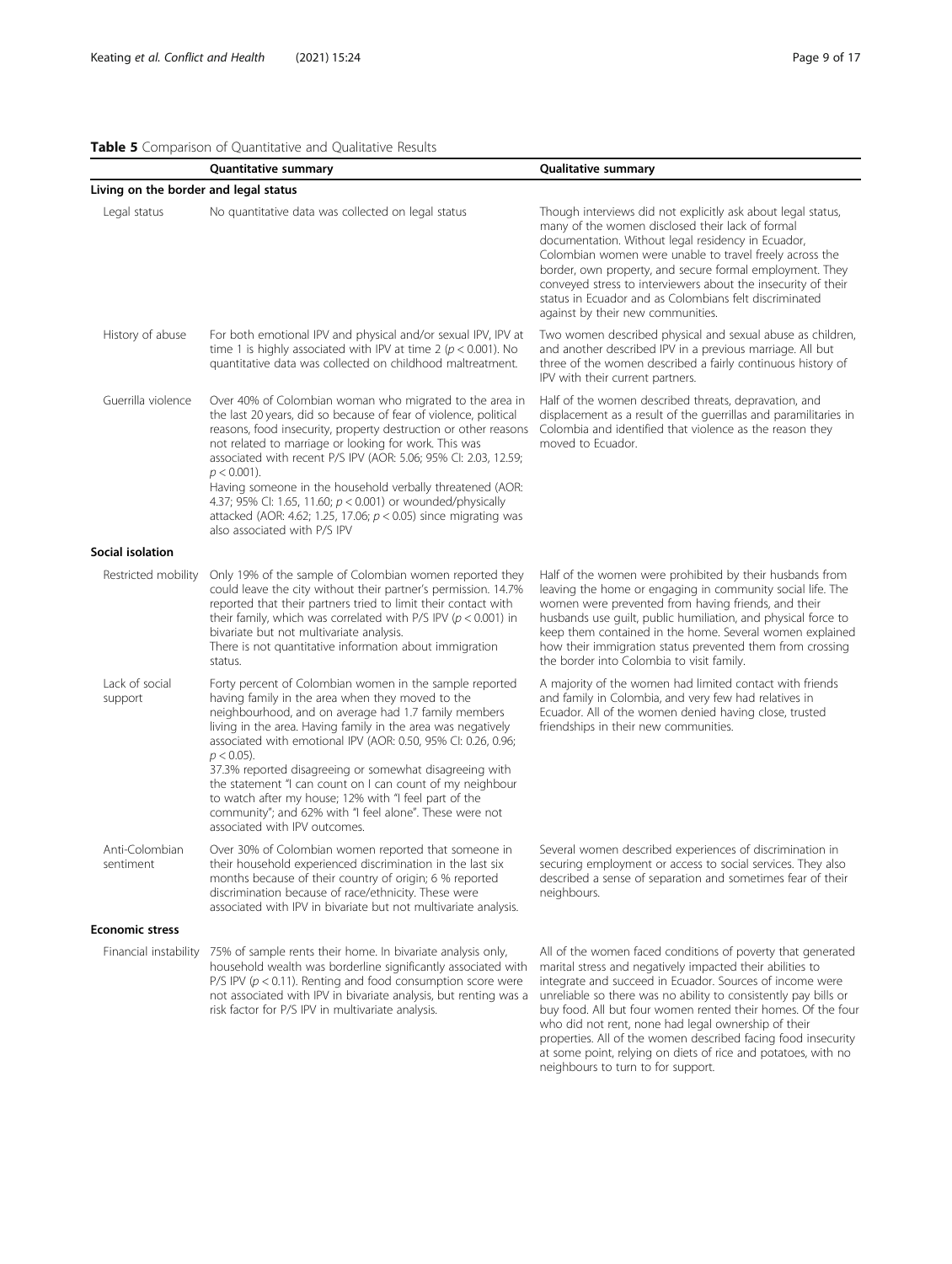|                         | <b>Quantitative summary</b>                                                                                                                                                                                                                                                                                                     | <b>Qualitative summary</b>                                                                                                                                                                                                                                                                                                                                                            |
|-------------------------|---------------------------------------------------------------------------------------------------------------------------------------------------------------------------------------------------------------------------------------------------------------------------------------------------------------------------------|---------------------------------------------------------------------------------------------------------------------------------------------------------------------------------------------------------------------------------------------------------------------------------------------------------------------------------------------------------------------------------------|
|                         | Underemployment 95% of male partners were employed at baseline and 42.7%<br>of women were employed. Gaining employment for women<br>was positively associated with P/S IPV in bivariate analysis<br>( $p$ < 0.05) and borderline positively associated in multivariate<br>analysis (AOR: 3.1; 95% CI: 0.94, 10.13; p = 0.06).   | Among the men, unemployment was common due to<br>limited job opportunities, disability, illiteracy, or alcoholism.<br>Among those who did work, wages were irregular and<br>insufficient. The women faced underemployment because of<br>housekeeping and childcare obligations, the low value placed<br>on female labour, and gendered expectations that confined<br>her to the home. |
| Financial<br>dependence | Value of female-owned assets was negatively associated with<br>P/S IPV in multivariate analysis, although it was of small mag-<br>nitude (AOR: 0.998; 95% CI: 0.995, 1.0; $p = 0.02$ ). Male-to-female<br>ratio of ownerships of household goods (value) and self-<br>reported earning difference were not associated with IPV. | Even among women who worked part-time and earn their<br>own wages, all but one of the women relied mainly on their<br>husband's income for survival and described limited owner-<br>ship of household resources. Several women connected their<br>financial dependence with the inability to leave their abusive<br>husbands.                                                         |

Table 5 Comparison of Quantitative and Qualitative Results (Continued)

Post-migration, qualitative and quantitative data showed evidence of IPV in various forms (see Table [5](#page-8-0)). The women in the 15 interviews described a variety of experiences with IPV ranging from verbal abuse to physical and sexual violence. Several women described public humiliation or verbal abuse in the form of threats or name-calling. Other women described physical violence that included pushing, punching, kicking, and hair pulling. Paula (age 33, Nueva Loja) was hospitalised from a broken tailbone, Sonia (age 28, Tulcán) from a blow to the head when she was seven months pregnant. Renata's (age 42, Tulcán) husband split her lip and caused her to need stitches. Renata and Alegria (age 45, Tulcán) both reported calling the police on their husbands for physical violence in the past. Some women reported sexual violence through manipulation and physical force. Most credited financial stress or jealousy as the cause of marital conflict. IPV for some was a daily occurrence, and for others was random and unprovoked. Overall, the abuse described in the interviews was continuous and isolating. Similarly, quantitative data found that IPV at time 1 was highly correlated with IPV at time 2 (see Table [3\)](#page-6-0).

# Social isolation

#### Loss of support networks

Women in the interviews had limited contact with their friends and family in Colombia which minimised their ability to cope with IPV. A few women had a relative living nearby; many saw family once or twice a year or were limited to telephone correspondence. Several women reported having no contact at all. Forty percent of Colombian women in the quantitative sample reported having family in the area when they moved to the neighbourhood, and on average had 1.7 family members living in the area (see Table [2\)](#page-5-0). Having family in the area was associated with lower risk of experiencing emotional IPV (AOR: 0.50; 95% CI: 0.26, 0.96;  $p < 0.05$ ; see Table [4\)](#page-7-0) but there was no statistically significant association for physical and/or sexual IPV (AOR: 0.66; 95% CI: 0.26, 1.64).

Not only did women lose their social support networks when migrating out of Colombia, but many were unable to develop such a network in their new Ecuadorian communities. Quantitatively, 37.3% reported disagreeing or somewhat disagreeing with the statement "I can count on neighbour to watch after my house"; only 12% agreed with "I feel part of the community"; and 62% said "I feel alone" (see Table [2](#page-5-0)). None of the women in the qualitative sample reported having close, trusted friendships in their new communities, not even Emilia (age 44, Tulcán), who had lived in Ecuador for 40 years. Alegria (age 45) had lived in Tulcán for 14 years but had no contact with family over the last 10 years. She had no friends in the community, and never left the house out of fear of being laughed at for a physical disability. When asked by the interviewer why she never became accustomed to life in Ecuador, Rosa explained:

"The people there are different than the people here. Besides the violence, the people [in Colombia] for example, I go and I say, 'look neighbour, I don't have [something]…' and I ask her and she lends it to me, whereas here you see their faces but don't stop to ask... It's something that gives you fear. You go to the health centre [and] there are people that only look at you, it deflates you and I don't like it." (Rosa, age 25, Tulcán)

Participants reported challenges engaging socially with their new neighbours, which often seemed to stem from real or perceived anti-Colombian sentiment. Over 30% of women in the quantitative sample reported that someone in their household experienced discrimination in the last six months because of their country of origin (see Table [2](#page-5-0)).

# Restricted mobility

Though much of this social isolation was situational, brought on by migrating away from friends and family into a new and different context, a lot of it was also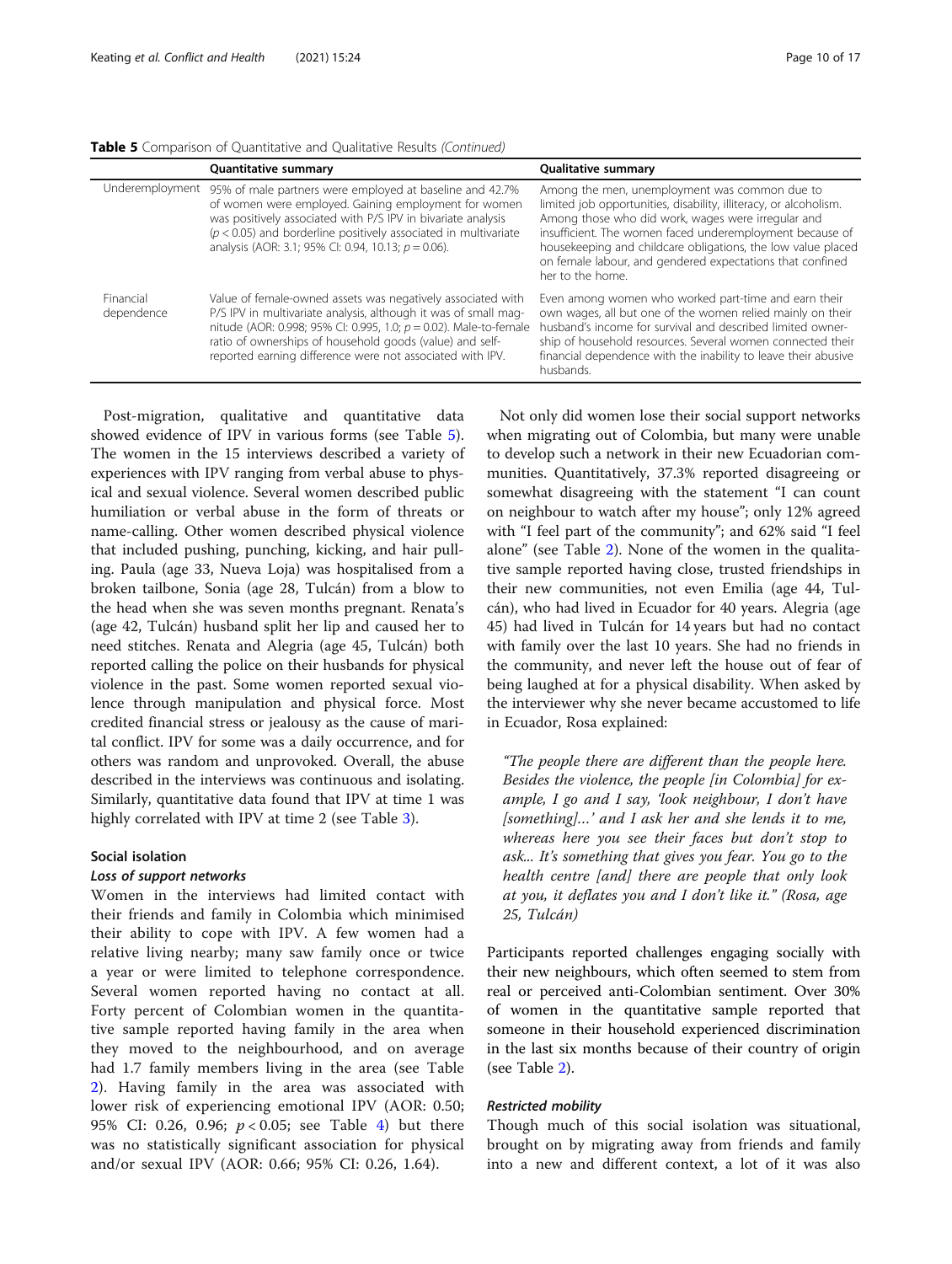intentional. Throughout the interviews, one of the prevailing themes was the confinement of women to the household and restricted socialisation imposed upon them by their partners. Over 80% of the quantitative sample of Colombian women reported they could not leave the city without their partner's permission, and 14.7% reported that their partners tried to limit their contact with their family (see Table [2](#page-5-0)).

Women in the qualitative sample described partners who used guilt, shame, and physical force to keep their wives at home; the women were suspected of gossip, child neglect, or infidelity for spending any length of time away. Sonia (age 28, Tulcán), Maria (age 30, Tulcán), and Valeria (age 40, Nueva Loja) all said their husbands disliked them leaving the house and would become suspicious or accusatory if they went out. Esther described the same pattern:

"He doesn't like that I go out alone… When I have to go out, I have to go out with him, so I [stay] here. Like I told you, I rarely go out to run an errand or for something urgent, we always go out together… I don't know if it's because he doesn't want to stay home alone, I don't know, he doesn't like that I go out and he doesn't let me go." (Esther, age 40, Nueva Loja)

Renata explained that she preferred to stay home to avoid public humiliation from her verbally abusive husband:

"I return to the house because it embarrasses me when other people hear everything that he says to me." (Renata, age 42, Tulcán)

Several of the women felt the effects of their isolation particularly strongly, to the point where they reported feeling trapped. Anita (age 47, Tulcán) described her sense of isolation as "feeling like a cell phone turned off" as if she was completely secluded from the outside world. During a jealousy-induced altercation, Esther was physically constrained to the house:

"He hit me, he locked the doors so that I couldn't leave." (Esther, age 40, Nueva Loja)

This isolation and lack of social support disempowered women against abusive husbands. Renata spoke about a time she went to the local women's shelter after a particularly violent domestic dispute. Her husband was sent to a health clinic for alcoholism but escaped after a month and a half and returned home, and when the abuse continued, the police, doctors, and lawyers were unable to help her. Asked by the interviewer if she had ever tried to leave the relationship, she said:

"It makes me afraid. He is a scary man." (Renata, age 42, Tulcán)

#### Economic stress

# Financial instability and underemployment

Much of the domestic violence experienced by Colombian women in this sample can be quantitatively and qualitatively associated with economic stress. Quantitatively, 95% of the sample reported that their male partners were engaged in the labour force, compared to just 52% of women. However, qualitative data showed that employment was often informal and irregular, and that even among working husbands, income was insufficient and inconsistent.

"The little amount that they pay him is not enough for the rent." (Carolina, age 40, Nueva Loja)

Several men faced abrupt termination of employment or wage theft. Esther's (age 40, Nueva Loja) husband worked as a schoolteacher and his wages were withheld for a month, which put a lot of financial strain on the family. Paula's (age 33, Nueva Loja) husband was fired unexpectedly when he was accused of stealing a car. Rosa's (age 25, Tulcán) husband lost his fingers in a work-related accident and was fired without pay. Others could not work due to disability, illiteracy, or alcoholism.

Women also described difficulties with underemployment. Valeria (age 40, Nueva Loja) and Isabel (age 47, Tulcán) attributed their unemployment to their husbands who forbade them from leaving the house to work. Quantitively, women joining the labour force was marginally associated with higher risk of physical and/or sexual violence (AOR: 3.09; 95% CI: 0.9[4](#page-7-0), 10.13;  $p = 0.06$ ; see Table 4).

Lack of legal status was another factor preventing both Colombian men and women from securing consistent, well-paid employment:

"I am denied the documents, no one will employ me… I go out to look for work and they don't give me it, they say no because I don't have documents." (Claudia, age 31, Nueva Loja)

Facing these conditions of underemployment and financial instability, couples had to negotiate how to spend their limited funds, whether on rent, food, school fees, or leisure, and many women pointed to this as the source of fights and agitation:

"When you don't have anything to throw in the pot, you feel agitated and throw blame at your spouse… However, if you have food or something to cook, you change because at least you have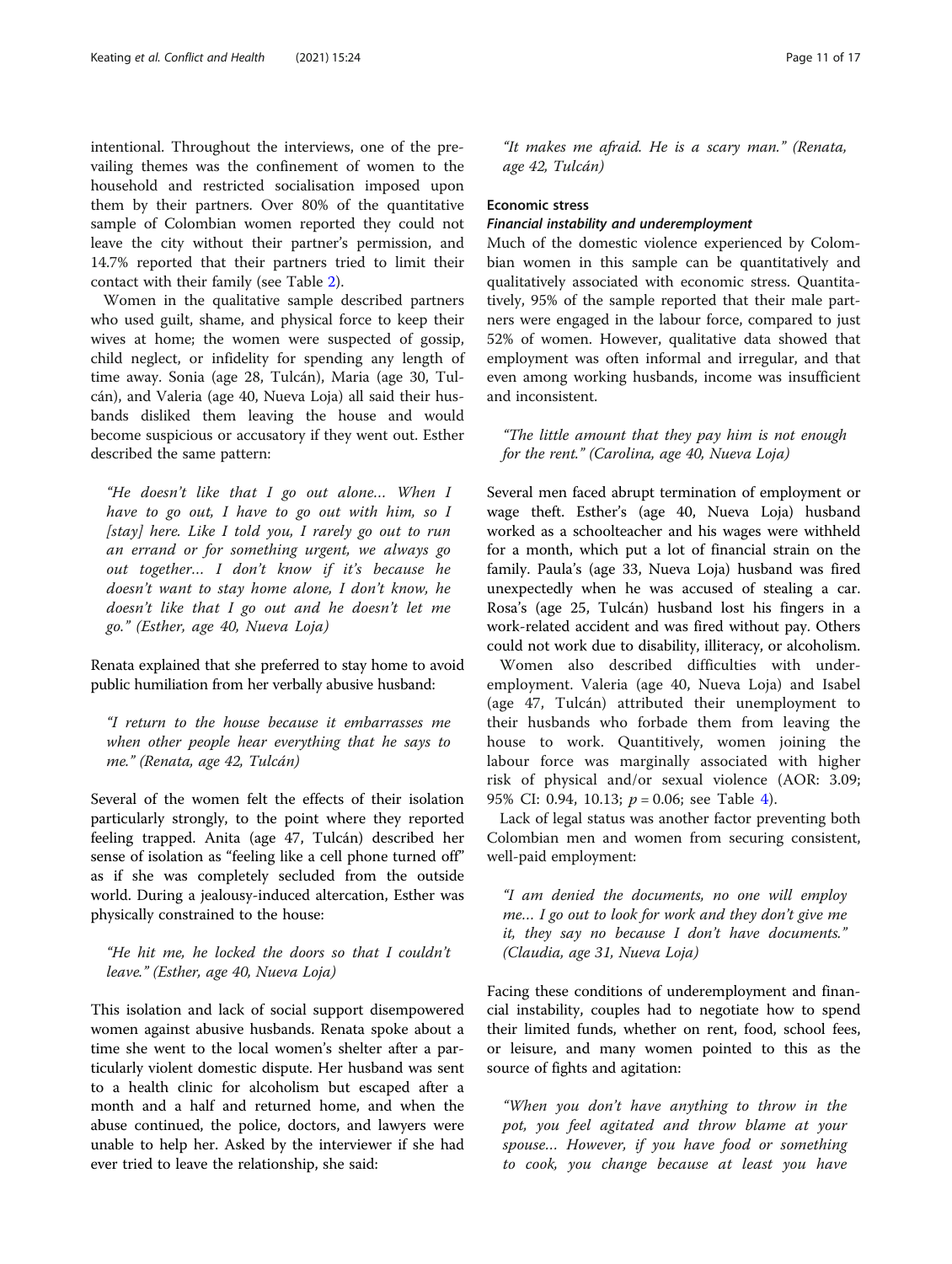enough to cook and there are no fights." (Valeria, age 40, Nueva Loja)

For many women, the stress of unemployment and food insecurity created friction and fighting, especially when couples disagreed about how to spend their money. Paula (age 33, Nueva Loja), who was often looking for part-time work to supplement her husband's income as a delivery driver, described her husband's pattern of spending their limited resources on drinking and socialising:

"I strive to find some little job to help him with the expenses in the house and he, what he does is go out to play with his friends… [I told him], 'Leave to go drink, it's the only thing you know how to do. Lately you don't give a shit about your kids. Doesn't it embarrass you to see your daughter without shoes?'" (Paula, age 33, Nueva Loja)

This particular fight ended with Paula hospitalised for a broken tailbone.

# Housing insecurity

Mixed methods data (Table [5\)](#page-8-0) also showed how housing insecurity contributed to marital stress and IPV. Quantitively only 25% of the sample owned their home (see Table [2\)](#page-5-0), and renting (compared to owning) was a significant risk factor for physical and/or sexual IPV (AOR: 4.42; 95% CI: 1.95, 10.05; p < 0.001; see Table [4\)](#page-7-0). Only three women in the qualitative sample owned their homes. Of the three, however, none of the houses were actually in the name of the woman. For Claudia (age 31, Nueva Loja) and Valeria (age 40, Nueva Loja), their husbands had sole ownership of the home, and both women mentioned in their interviews the ability of their husbands to throw them out of the house at any given moment. Though Karla lived in a family-owned home, documentation status prevented both her and her husband from officially owning the property themselves:

"We still don't have the Ecuadorian ID, not me or my husband. [The house] is in the name of [her daughter], of the little thirteen-year-old girl." (Karla, age 52, Tulcán)

Karla, who had lived in Ecuador for 26 years, was in the process of obtaining legal residency so that she could transfer the home out of her daughter's name. However, she said she would have the house transferred to her husband's name only, despite the fact that he had a severe head injury and could not easily move or speak, because he was considered "the boss". Despite her husband's disability, he often exerted his power over her through the use of verbal and physical violence.

"He told me to fuck off when it was time to put him in bed, and he yanked my hair." (Karla, age 52, Tulcán)

Even though Karla was the main provider and caregiver for her family, the gender norm that men are the heads of the house prevailed over her right to home ownership. Due to her status as both woman and undocumented, Karla had no legal right to her own home.

The women who rented alluded to poor housing conditions and experienced difficulty making regular rent payments. Several women described borrowing money from relatives or neighbours to pay for rent or utilities. Isabel (age 47, Tulcán) was brought to tears during her interview remembering a time she was almost suddenly evicted.

# Financial dependence

Financial dependence was a shared experience among the women of the qualitative sample, even among those who worked part-time and earned their own wages. In the quantitative sample, 85% of women reported earning less than their partners (see Table [2\)](#page-5-0). However, selfreported earning difference were not associated with IPV (see Table [4\)](#page-7-0).

In the qualitative sample, many felt like they did not have a right to or ownership of their household resources:

"Other women when we go out somewhere, they work and they have their own wallets and have their money, but now I have nothing." (Daniela, age 30, Tulcán)

Daniela described a fight with her husband about the shop he operated out of their house. When he came home to find his wife selling milk to their neighbour, he publicly insulted her and forbid her from conducting business again.

Carolina, who occasionally earned money selling fruit on the street, told her husband she would leave him after an episode of physical violence, knowing that on her own she could not make enough money to survive.

"If I live alone then I will work alone even though I won't earn enough. 'But I will not have the beating,' I told him." (Carolina, age 40, Nueva Loja)

A lower earning potential and lack of control over financial resources acted as a barrier to safety for women experiencing IPV. Quantitatively, higher value of womenowned assets was negatively associated with physical and/or sexual IPV in multivariate analysis, although it was of small magnitude (AOR: 0.998; 95% CI: 0.995, 1.0;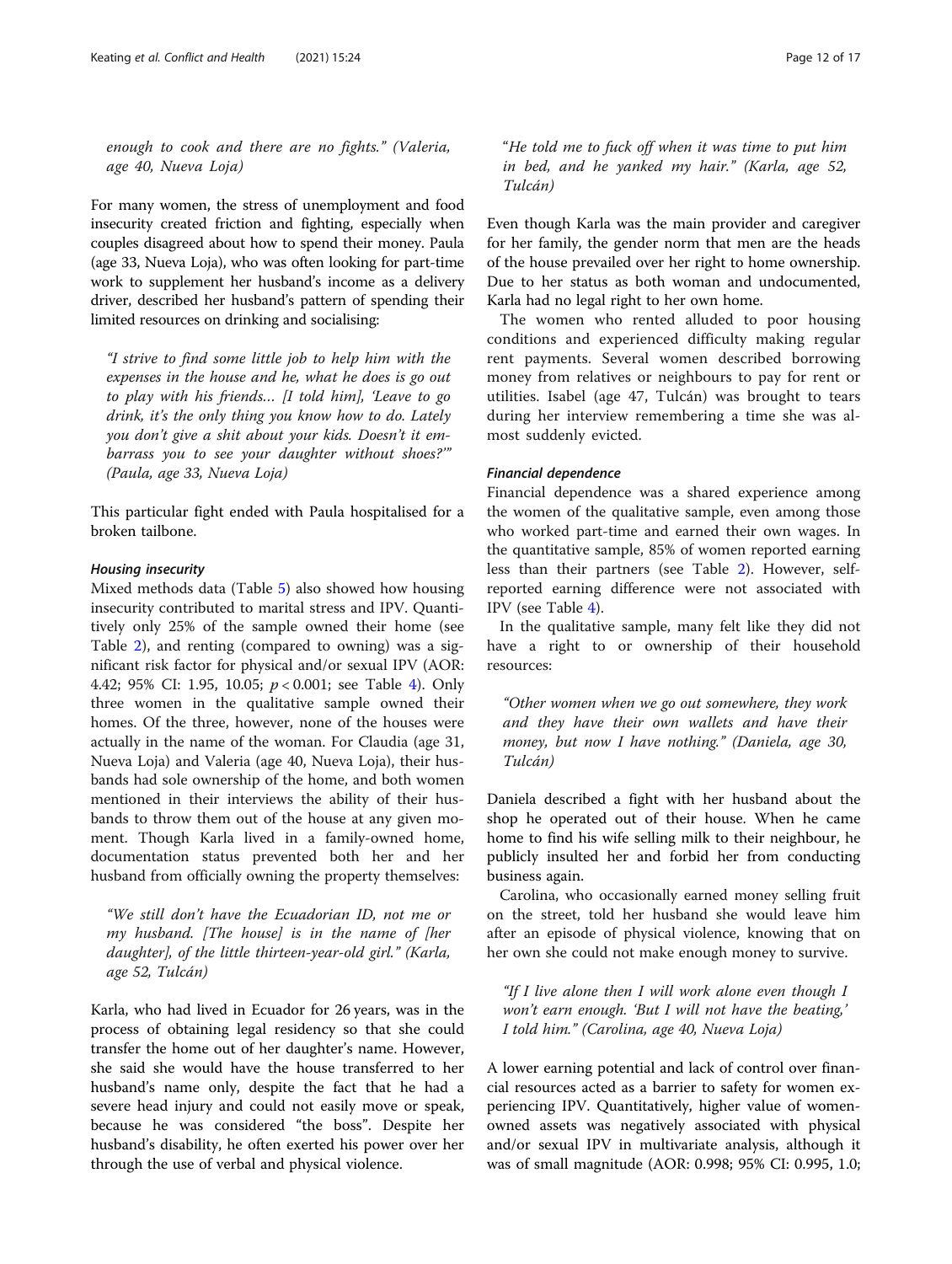$p = 0.02$ ; see Table [4](#page-7-0)). However, male-to-female ratio of ownerships of household goods (value) was not associated with IPV in our quantitative sample.

An anecdote from the interview participants illustrates this connection. Valeria recalled a time when she tried to leave her marriage, but she had no money of her own and no right to their property. Their plot of land was in her husband's name and she did not have enough money to leave:

"I told him to stay with the property and that I would leave, I had already decided. Then at the last minute I decided, 'ok, I will go but you give me a part of the money so that I can go,' then he said no." (Valeria, age 40, Nueva Loja)

Without a claim to the land, a place to go, or money to leave with, she was forced to stay.

#### **Discussion**

Our analysis revealed that for our sample of Colombian women living in the border with Ecuador what was supposed to be a transitionary period and transitionary place became the permanent context in which they experienced IPV. Migration is typically a temporary move, but displacement and long-term residence in the border region resulted in continuous physical, social, and economic insecurity, intensifying the conditions that facilitate IPV and limiting their ability to escape it. Our study highlights four main mechanisms by which displacement influenced the social and economic realities of these Colombian women years after crossing the border. First was the issue of legal residence and documentation. Even though Ecuador had one of the highest refugee recognition rates in Latin America at the time of data collection, granting asylum to 66% of applicants, displaced persons faced long wait times for short-term temporary visas [\[17\]](#page-15-0). Refugees were given renewable identification cards that expired every three months while waiting for an asylum interview, a wait that could take as long as two years [\[17](#page-15-0)]. If they were finally granted asylum, their refugee visa was valid for only one year before they had to reapply. Thousands of Colombians who had crossed the border were in constant pursuit of the right to stay in Ecuador, or else faced the risk of exploitation or deportation. A lack of a companion integration programme left refugees granted short-term legal status in the margins of Ecuadorian society. Most women in this cohort did not have the money, time, or literacy to pursue permanent legal status. Whether it was the ability to obtain regular, formal employment, the ability to own a home, or even the ability to cross into Colombia, their liminal immigration status created conditions through which IPV was able to continue or escalate.

Second, following previous research documenting that women previously exposed to violence are at increased risk for later revictimisation [[28\]](#page-15-0) we found that women in our sample experienced violence along life course and migratory continuums. Several women in the qualitative sample disclosed physical or sexual abuse either as children or in prior marriages, and many of the women described long-term IPV in their current relationships. Quantitatively, while no data were gathered on childhood maltreatment or IPV in previous relationships, IPV at time 1 was highly associated with IPV at time 2. Women also experienced a continuum of violence related to migration. Both qualitative and quantitative data showed how exposure to guerrilla violence and subsequent displacement contributed to the risk of IPV. The Refugee Council reports that Colombian migrants are for the most part unwilling to leave the border region for fear of intensified discrimination in central and southern Ecuador, while others remain to stay close to family in Colombia [[17\]](#page-15-0). Remaining in the border region meant continued exposure to the guerrilla violence permeating from Colombia into Ecuador. As the presence of guerrilla and paramilitary groups intensified on the Ecuadorian side of the border, Colombian refugees were terrorised by the same violence that triggered their displacement, and liminal insecurity persisted. Exposure to conflict in their home country informed how men and women perceived violence and managed anger, which is a risk factor for IPV victimisation and perpetration, even after migrating away from the conflict [\[7,](#page-15-0) [9,](#page-15-0) [29](#page-15-0)]. In sum, the experience of migration and living in the border region facilitated IPV because security remained an ambiguous concept, inside and outside intimate relationships.

Third, our research found that the conditions of displacement and liminality generated social isolation which exaggerated the risk of IPV and limited the women's ability to cope with it. Mixed methods results showed evidence that women in this study for the most part had few or no relatives nearby, had limited contact with family across the border, were severely restricted in their mobility by their partners, and faced difficulty developing social support networks in their new communities. Many interviewees spoke of an anti-Colombian sentiment that contributed to feelings of social alienation and prohibited refugee women from integrating into local schools, churches, and community groups, and likely from accessing IPV-related services such as law enforcement or women's clinics. For those women with family nearby, survey results showed a protective effect against emotional violence only. The fact that no statistically significant associations were detected between physical and/or sexual violence and having family nearby could be explained by lack of statistical power, as less women in the survey reported physical and/or sexual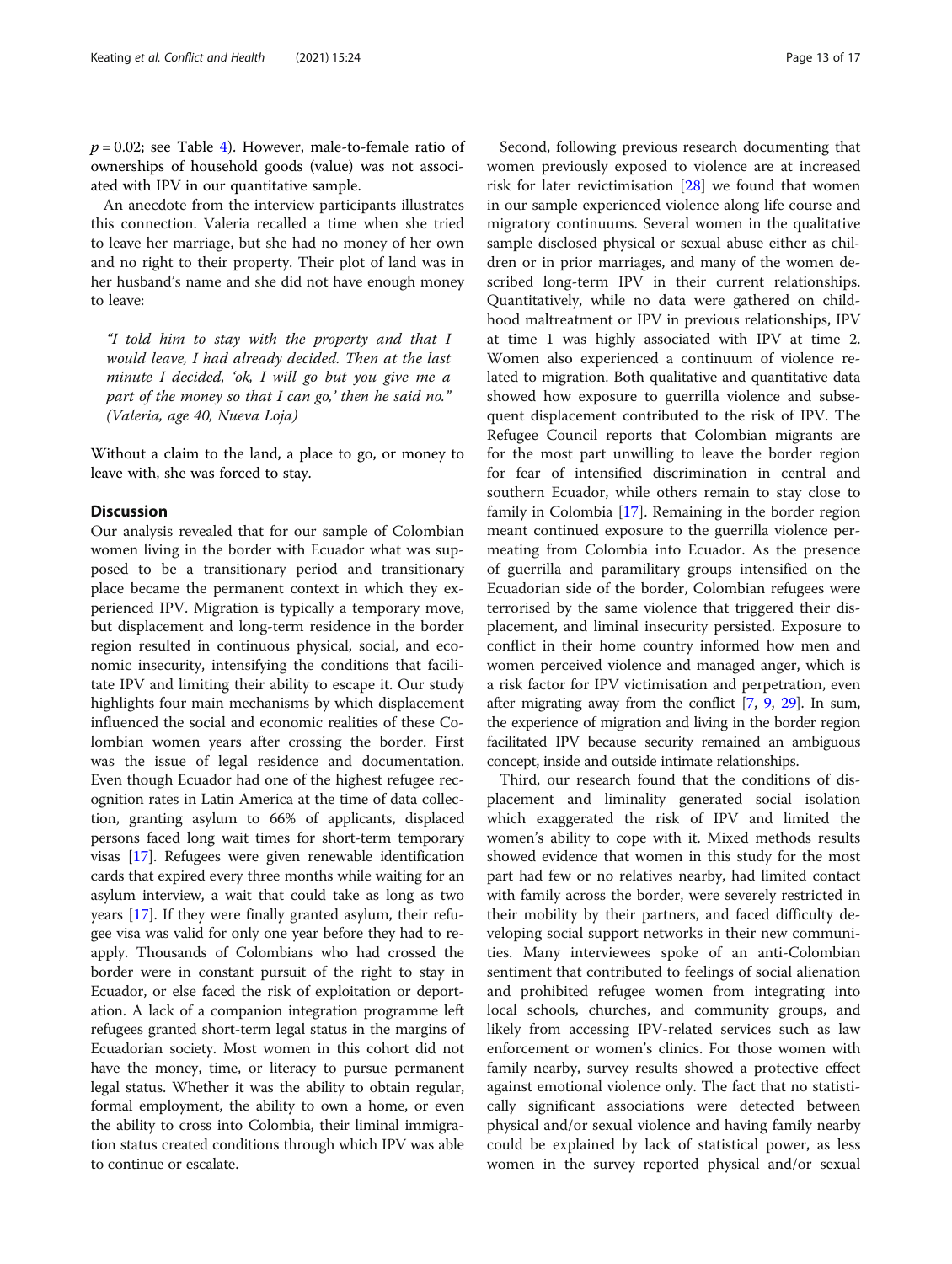IPV. Furthermore, it is important to note that the association found between having family members living in the area, and physical and sexual IPV trended in the same (protective) direction. Further qualitative exploration can help provide additional insight into why familial and social support may be more or less protective for specific types of intimate partner violence.

Interviews effectively revealed how strict gender roles aided men partners in restricting women mobility. The men used guilt, humiliation, and sometimes physical force, to accuse their partners of neglecting childcare and housekeeping duties and to confine women to the household. The men, who were commonly experiencing underemployment and marginalisation as migrants themselves, maintained a sense of power and masculinity by exerting control over the movement and social interactions of their woman partners. The inability to integrate socially into Ecuadorian communities suggests this dynamic was on-going and contributed to IPV. Our findings are in line with previous research documenting discrimination and adherence to traditional inequitable gender norms as risk factors for IPV [\[30](#page-15-0)–[35\]](#page-16-0), while social support acts as a protective factor [[28\]](#page-15-0). This research highlights the deep interplay between these factors and how they are exacerbated by liminality.

Fourth, as has been documented in previous research [[28\]](#page-15-0), the insecurity of employment and income were identified as significant drivers of IPV in our study. Displaced men often face difficulties finding work in urban labour markets, where their agricultural skills and low levels of educational attainment have little value [\[36](#page-16-0)]. Displaced women, however, are more easily able to find work in the informal sector, predominantly in domestic work, as reflected by the number of Colombian women in this cohort working in laundry services. Hence, while quantitative results showed that the majority of men were participating in the labour force in some way, qualitative data revealed that those jobs were lowpaying, irregular, and insecure, and that the stress and insecurity of poverty greatly contributed to IPV. Men's inability to provide for their families financially threatens patriarchal constructions of masculinity which revolve mainly around the expectation of men as breadwinners [[23,](#page-15-0) [37](#page-16-0)]. Men in this situation seek to restore the lost power in the household by using violence against their partners [[36\]](#page-16-0). Conditions of displacement exacerbate IPV because when poverty necessitates female employment, expectations about the division of labour are disrupted and notions of masculinity are undermined; the indefinite liminality of the border region signifies a new reality for intimate partners that contradicts pre-existing ideas about economics and gender.

Interestingly, our quantitative results found that higher value of women-owned assets was protective against IPV

(although of small magnitude) but entering the labour force for women was a risk factor. While migration could contribute to decreases in IPV by improving women's access to resources [\[38](#page-16-0)]—which, in turn, could facilitate equalization of bargaining power within a relationship and increase women's ability to leave abusive relationships—research among internally displaced women found that working to supplement their husband's insufficient incomes was seen as untraditional and transgressive [\[36\]](#page-16-0) in line with worldwide evidence that shows that in countries where few women work, working for cash increases a woman's risk of IPV [\[33](#page-16-0)]. In our qualitative sample, women were either discouraged by their partners from working, too busy with childcare, or employed in the informal market in housekeeping or food service, which remains within the traditional women sphere. This could also be due to romantic jealousy, as men fear that women entering the work force might open possibilities for unfaithfulness [[39](#page-16-0)–[41](#page-16-0)].

There are some limitations to this study. As a secondary data analysis, the qualitative and quantitative data did not encompass all relevant questions or indicators for our research question. Further, sample size for the quantitative data was calculated for the original study whereas we used a sub-sample for our analysis. Selecting a sub-sample might have rendered the sample underpowered to detect associations with some of our secondary outcomes. However, concentrating on the experiences of IPV among Colombian refugees specifically allows for a more nuanced discussion on the pathways of IPV for a particularly vulnerable group. Finally, both qualitative and quantitative data may be subject to social desirability bias around this sensitive topic; however, WHO-recommended procedures for collecting IPV data were enacted to both reduce participant discomfort and protect their confidentiality and safety. The analysis also has several strengths, including pairing a strong theoretical foundation with robust empirical analysis. We triangulated quantitative and qualitative data which contributes to increasing the credibility and validity of our results. Our quantitative data came from longitudinal survey data, whereas most IPV research has examined correlational associations. This allows us to make more robust inferences and contributes to a significant research gap in the region—in a recent review of studies that prospectively identified predictors of IPV, none of the 60 studies were conducted in South America [\[42\]](#page-16-0). Finally, by employing a liminality framework, the study comprehensively considered a range of factors to understand the impact of displacement on the experience of IPV women.

#### Implications for policy and programming

Our study emphasises the importance of keeping the safety of women who have migrated at the forefront of policymaking and resource distribution. Currently the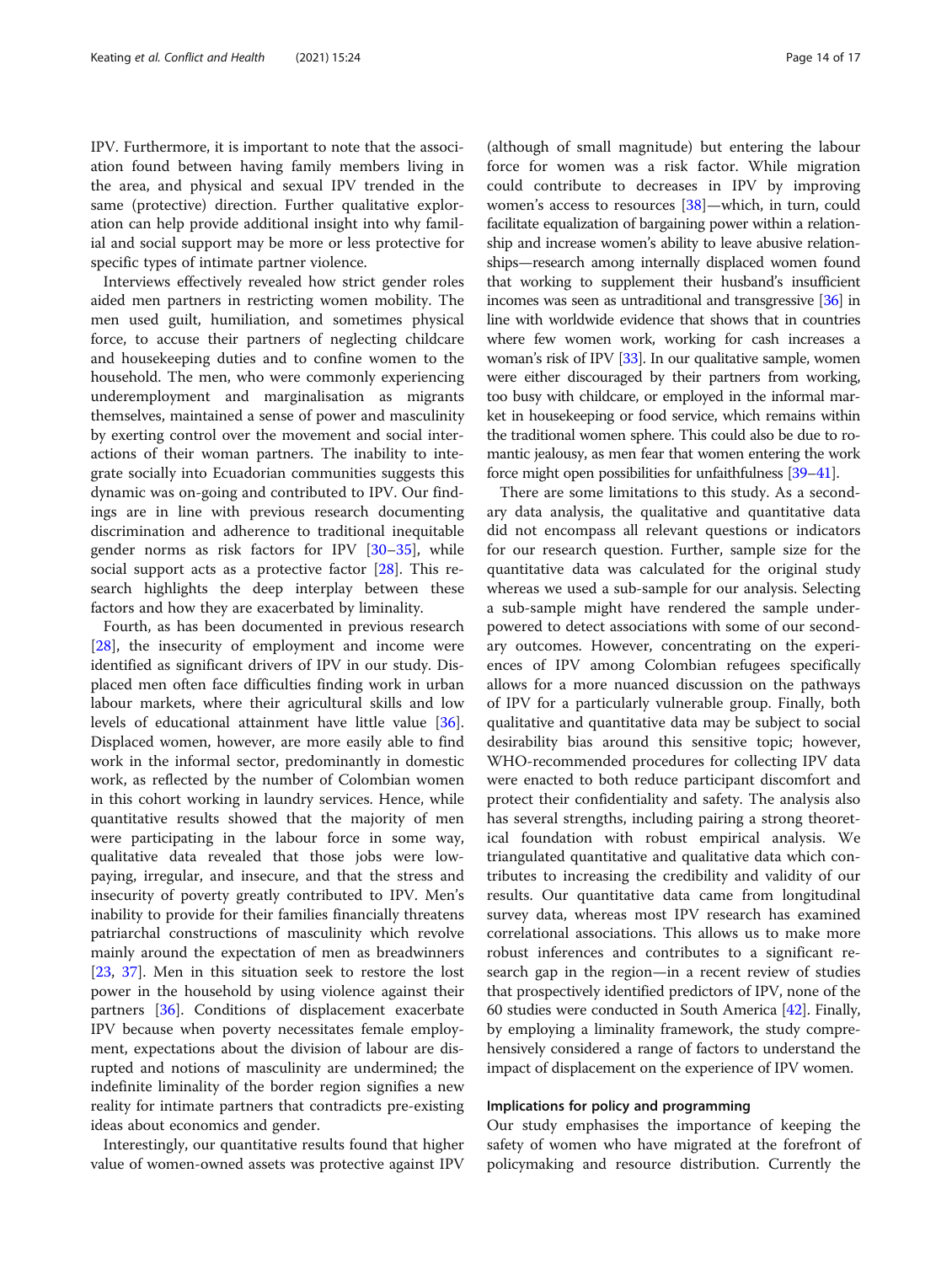region's economy, housing and social infrastructure, and social cohesion have been deeply impacted by the Venezuelan migration crisis, as well as the COVID-19 pandemic [[43\]](#page-16-0). Women in living in liminal existence will bear the brunt of this social upheaval. This research underscores the need for policy makers to consider how the long-term marginalisation of refugee and migrant women contributes to their victimisation. This research can also contribute to the International Organisation for Migration (IOM), United Nations High Commissioner for Refugees (UNHCR) and other international development agencies' programming designed to improve the health and social outcomes among displaced people. These agencies aim to reduce displaced people's vulnerability by supporting access to safe housing, employment, health care and education, and integration into receiving communities. Our findings support ensuring inclusion of all migrants in their programming, regardless of their documentation status, as well as incorporating IPV prevention and response programmes into their services.

Furthermore, interventions with gender-synchronised [[44](#page-16-0)], gender transformative approaches [\[45,](#page-16-0) [46\]](#page-16-0) that allow for a redefinition of traditional gender norms, such as wife-beating acceptability and the role of men as breadwinner, and which also tackle relational aspects in the couple, such as open communication and trust [[47,](#page-16-0) [48](#page-16-0)], are desperately needed. These initiatives need to be paired with more structural initiatives that allow families to access resources and reduce poverty-induced tension and conflict.

# Conclusions

In summary, mixed methods analysis results highlighted the various ways in which the unique physical, social, and economic circumstances of displaced Colombian women contributed to IPV. We found qualitative and quantitative evidence that displaced women experienced violence on multiple continuums and that previous trauma makes women increasingly vulnerable to IPV. Both surveys and interviews revealed how common it was for male partners to control their wives' movement and social interactions, and both sets of data displayed how food and housing insecurity and financial dependence perpetuated IPV. Furthermore we demonstrate how the uniquely liminal conditions of the border region expose women migrants to new forms of violence while also limiting their access to safety.

With lack of legal documentation underpinning every facet of their daily lives, and their marginal status as impoverished, women migrants were at an increased risk for IPV. Moving to Ecuador, Colombian women lost their social support networks and were unable to develop friendships or a sense of community in their new

homes. Furthermore, lack of adequate employment opportunities, combined with a legal status that barred them from participating in the formal economy, or owning assets contributed to marital stress and locked Colombian families into an enduring state of financial vulnerability. Situated in the porous and insecure border region, and in the context of marriages with rigid gender roles, the Colombian women who experienced IPV lacked the financial and social resources to defend themselves or leave their partners.

#### Abbreviations

AOR: Adjusted odds ratio; CEPAR: Centro de Estudios de Población y Desarrollo Social; CI: Confidence interval; IFPRI: International Food Policy Research Institute; IOM: International Organisation for Migration; IPV: Intimate partner violence; LSHTM: London School of Hygiene and Tropical Medicine; UNHCR: United Nations High Commissioner for Refugees; US: United States; WFP: World Food Programme; WHO: World Health Organisation

#### Acknowledgements

We would like to acknowledge the support of the women who shared their stories and participated in the study. We also thank the World Food Programme in Quito and Rome for their collaboration in undertaking the original study, and researchers at the International Food Policy Research Institute, and CEPAR for study implementation and making data available for analysis. Support for the original study including data collection was received from the Government of Spain, via the World Food Programme. Support for STK was provided by Royster Society of Fellows and the Injury and Violence Prevention Fellowship awarded by the Injury Prevention Research Centre at UNC Chapel Hill.

#### Authors' contributions

CK, STK, AMB designed the study and contributed to data interpretation. CK, AMB conducted qualitative analysis of the data. STK conducted quantitative analysis of the data. CK drafted the manuscript. CK, STK and AMB were involved in critical revisions of the manuscript for important intellectual content. All authors read and approved the final manuscript.

#### Authors' information

Colleen Keating is a research assistant with an interest in strengthening reproductive and sexual health care access in displaced communities. She earned a Master of Science in Reproductive and Sexual Health Research from the London School of Hygiene and Tropical Medicine. Sarah Treves-Kagan is a social scientist with a focus on advancing health equity and identifying and modifying structural determinants of violence among vulnerable populations. She earned a doctorate in Health Behavior at the University of North Carolina at Chapel Hill, an MPH in Maternal and Child Health at the University of California, Berkeley, and a B.A. in Anthropology and Political Science from the University of Michigan.

Ana Maria Buller is the Director of the Gender, Violence and Health Centre and Associate Professor in Social Sciences at the London School of Hygiene and Tropical Medicine. Dr. Buller has 18 years' experience conducting mixed methods social science research, in the areas of gender-based violence, social norms change and women's economic and social empowerment. She earned a doctorate in Public Health at the London School of Hygiene and Tropical Medicine, an MSc in Social Research Methods at the London School of Economics and Political Science and a BA in Psychology from the Pontificia University Catolica in Lima, Peru.

#### Funding

No funding was available for this secondary analysis of the data.

#### Availability of data and materials

The datasets used for the quantitative analyses are publicly available on the Harvard Dataverse. References for these data sets are: Impact Evaluation of Cash, Food Vouchers, and Food Transfers among Colombian.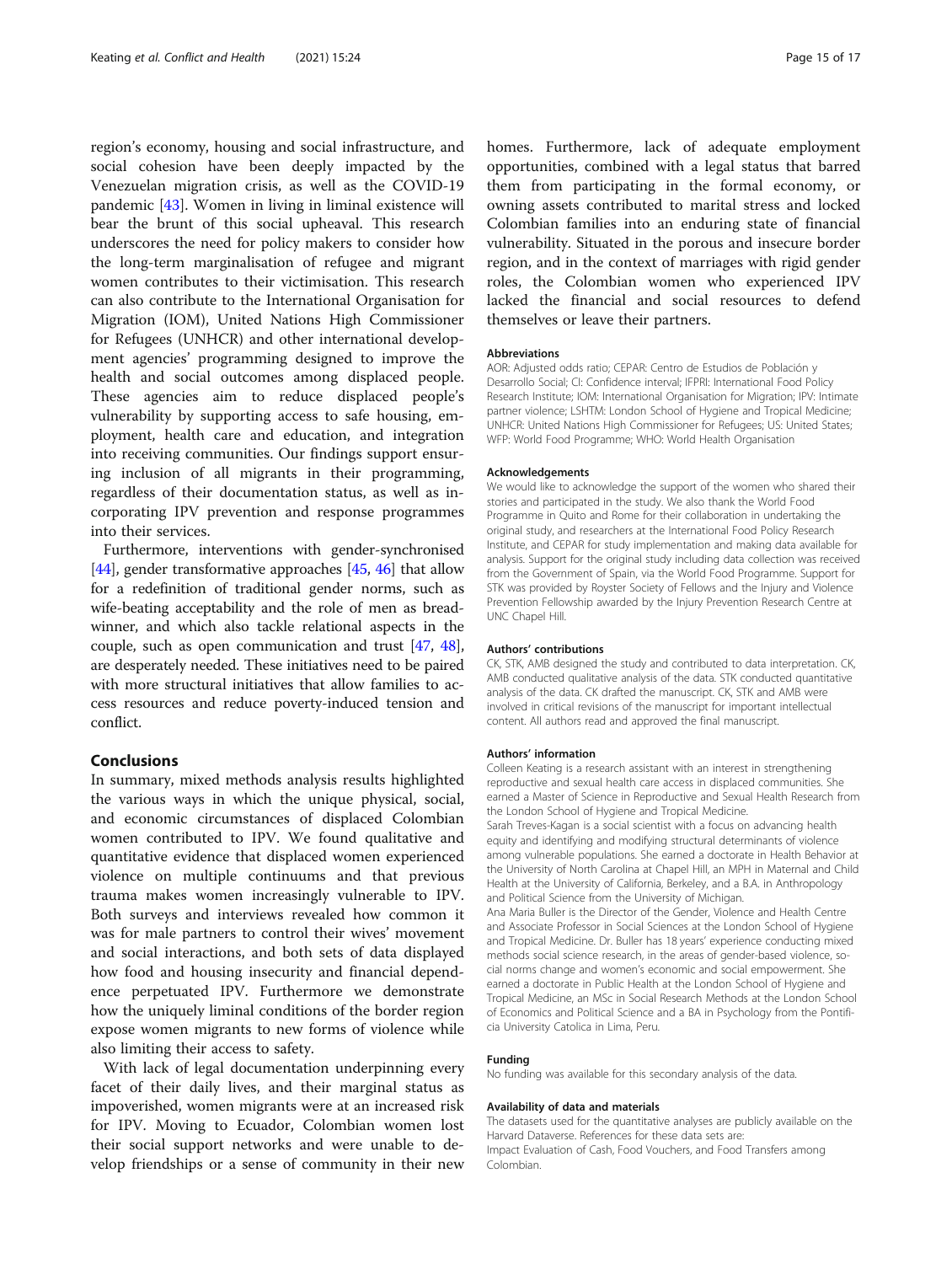<span id="page-15-0"></span>Refugees and Poor Ecuadorians in Carchi and Sucumbíos: Baseline Survey [Internet]

Harvard Dataverse. 2016. Available from: [https://doi.org/10.7910/DVN/YW4WIT.](https://doi.org/10.7910/DVN/YW4WIT) Impact Evaluation of Cash, Food Vouchers, and Food Transfers among Colombian.

Refugees and Poor Ecuadorians in Carchi and Sucumbíos: Endline Survey [Internet].

Harvard Dataverse. 2016. Available from: <https://doi.org/10.7910/DVN/AXGCHT>. The qualitative dataset generated analysed during the current study are not publicly available due to research ethics board restrictions. However, summaries of the information are available from the corresponding author upon reasonable request. The interview guides for all study participants are also available upon request.

# **Declarations**

#### Ethics approval and consent to participate

The study received ethical approval from the London School of Hygiene and University of North Carolina at Chapel Hill. All participants provided informed consent to participate in the study.

#### Consent for publication

Not applicable.

#### Competing interests

The authors declare that they have no competing interests.

#### Author details

<sup>1</sup> London School of Hygiene and Tropical Medicine, Keppel St, London, England. <sup>2</sup> Department of Health Behaviour, Gillings School of Global Public Health, University of North Carolina at Chapel Hill, Chapel Hill, USA. <sup>3</sup>Department of Global Health and Development, London School of Hygiene and Tropical Medicine, 15-17 Tavistock Place, London WC1H 9SH, England.

#### Received: 22 May 2020 Accepted: 16 March 2021 Published online: 08 April 2021

#### References

- 1. WHO (World Health Organization) (2005). Multi-country Study on Women's Health and Domestic Violence: Summary report on prevalence, health outcomes and women's responses 2005.
- 2. Devries KM, Mak JYT, García-Moreno C, Petzold M, Child JC, Falder G, et al. The global prevalence of intimate partner violence against women. Science. 2013;340(6140):1527–8. <https://doi.org/10.1126/science.1240937>.
- Adams ME, Campbell J. Being Undocumented & Intimate Partner Violence (IPV): multiple vulnerabilities through the Lens of feminist Intersectionality [internet]. 2012; Available from: [https://tspace.library.](https://tspace.library.utoronto.ca/handle/1807/32411) [utoronto.ca/handle/1807/32411](https://tspace.library.utoronto.ca/handle/1807/32411)
- 4. Mootz JJ, Stark L, Meyer E, Asghar K, Roa AH, Potts A, et al. Examining intersections between violence against women and violence against children: perspectives of adolescents and adults in displaced Colombian communities. Confl Heal. 2019;13(1):25. [https://doi.org/10.1186/s13031-01](https://doi.org/10.1186/s13031-019-0200-6) [9-0200-6](https://doi.org/10.1186/s13031-019-0200-6).
- 5. Stark L, Ager A. A systematic review of prevalence studies of gender-based violence in complex emergencies. Trauma Violence Abuse. 2011;12(3):127–34. [https://doi.org/10.1177/1524838011404252.](https://doi.org/10.1177/1524838011404252)
- 6. Vu A, Adam A, Wirtz A, Pham K, Rubenstein L, Glass N, et al. The Prevalence of Sexual Violence among Female Refugees in Complex Humanitarian Emergencies: a Systematic Review and Meta-analysis. PLoS Curr. 2014:6 Available from: <https://www.ncbi.nlm.nih.gov/pmc/articles/PMC4012695/>.
- Wirtz AL, Pham K, Glass N, Loochkartt S, Kidane T, Cuspoca D, et al. Genderbased violence in conflict and displacement: qualitative findings from displaced women in Colombia. Confl Heal. 2014;8(1):10. [https://doi.org/10.11](https://doi.org/10.1186/1752-1505-8-10) [86/1752-1505-8-10.](https://doi.org/10.1186/1752-1505-8-10)
- 8. Falb KL, McCormick MC, Hemenway D, Anfinson K, Silverman JG. Violence against refugee women along the Thai-Burma border. Int J Gynecol Obstet. 2013;120(3):279–83. [https://doi.org/10.1016/j.ijgo.2012.10.015.](https://doi.org/10.1016/j.ijgo.2012.10.015)
- 9. Clark CJ, Everson-Rose SA, Suglia SF, Btoush R, Alonso A, Haj-Yahia MM. Association between exposure to political violence and intimate-partner violence in the occupied Palestinian territory: a cross-sectional study. Lancet. 2010;375(9711):310–6. [https://doi.org/10.1016/S0140-6736\(09\)61827-4.](https://doi.org/10.1016/S0140-6736(09)61827-4)
- 10. van Gennep A. The rites of passage. Chicago: University of Chicago Press; 1960.
- 11. Beech N. Liminality and the practices of identity reconstruction: Human Relations [Internet]. 2010 23 [cited 2020 May 20]; Available from: [https://](http://dx.doi.org/10.1177/0018726710371235) [journals.sagepub.com/doi/10.1177/0018726710371235](http://dx.doi.org/10.1177/0018726710371235)
- 12. Moyo I. On Borders and the Liminality of undocumented Zimbabwean migrants in South Africa. J Immigr Refug Stud. 2020;18(1):60–74. [https://doi.](https://doi.org/10.1080/15562948.2019.1570416) [org/10.1080/15562948.2019.1570416](https://doi.org/10.1080/15562948.2019.1570416).
- 13. Menjívar C. Liminal legality: Salvadoran and Guatemalan immigrants' lives in the United States. Am J Sociol. 2006;111(4):999–1037. [https://doi.org/10.1](https://doi.org/10.1086/499509) [086/499509.](https://doi.org/10.1086/499509)
- 14. McGuire S, Georges J, Undocumentedness and liminality as health variables. ANS Adv Nurs Sci. 2003;26(3):185–95. [https://doi.org/10.1097/00012272-2003](https://doi.org/10.1097/00012272-200307000-00004) [07000-00004.](https://doi.org/10.1097/00012272-200307000-00004)
- 15. Stephen L. Gendered Transborder violence in the expanded United States-Mexico borderlands. Human Organization; Oklahoma City 2016;75(2):159– 167, DOI: <https://doi.org/10.17730/0018-7259-75.2.159>.
- 16. Johnson K. Domestic violence, liminality and precarity in the British borderlands. Polish women's experiences of abuse and service engagement in Edinburgh. 2017. Doctoral dissertation, Durham University.
- 17. Brown A, Carey R, Feldman S, Krehbiel S, Nezer M, Rico-Martinez F, et al. Refugee Council USA Mission to Panama and Ecuador Delegation Members 2011;1–9.
- 18. Hynes ME, Sterk CE, Hennink M, Patel S, DePadilla L, Yount KM. Exploring gender norms, agency and intimate partner violence among displaced Colombian women: a qualitative assessment. Glob Public Health. 2016;11(1– 2):17–33. <https://doi.org/10.1080/17441692.2015.1068825>.
- 19. Alsaba K, Kapilashrami A. Understanding women's experience of violence and the political economy of gender in conflict: the case of Syria. Reprod Health Matters. 2016;24(47):5–17. <https://doi.org/10.1016/j.rhm.2016.05.002>.
- 20. Freedman J. Sexual and gender-based violence against refugee women: a hidden aspect of the refugee "crisis". Reprod Health Matters 2016;24(47):18– 26, Sexual and gender-based violence against refugee women: a hidden aspect of the refugee "crisis", DOI: <https://doi.org/10.1016/j.rhm.2016.05.003>.
- 21. Hidrobo M, Hoddinott J, Peterman A, Margolies A, Moreira V. Cash, food, or vouchers? Evidence from a randomized experiment in northern Ecuador. J Dev Econ. 2014;107:144–56. [https://doi.org/10.1016/j.jdeveco.2013.11.009.](https://doi.org/10.1016/j.jdeveco.2013.11.009)
- 22. Hidrobo M, Peterman A, Heise L. The effect of cash, vouchers and food transfers on intimate partner violence: evidence from a randomized experiment in northern Ecuador. Am Econ J Appl Econ. 2016;8(3):284–303.
- 23. Buller AM, Hidrobo M, Peterman A, Heise L. The way to a man's heart is through his stomach?: a mixed methods study on causal mechanisms through which cash and in-kind food transfers decreased intimate partner violence., the way to a man's heart is through his stomach?: a mixed methods study on causal mechanisms through which cash and in-kind food transfers decreased intimate partner violence. BMC Public Health. 2016; 16(16):488.
- 24. Conway JA, Sanchez-Escalonilla JC. Lago Agrio (Nueva Loja), Ecuador: A Strategic Black Spot?: [Internet]. Fort Belvoir: Defense Technical Information Center; 2013. Available from: [https://www.dtic.mil/docs/cita](https://www.dtic.mil/docs/citations/ADA589128) [tions/ADA589128](https://www.dtic.mil/docs/citations/ADA589128)
- 25. Onwuegbuzie A, Collins K. A typology of mixed methods sampling designs in social science research. Qual Rep. 2007;12(2):281–316.
- 26. Straus MA. Measuring Intrafamily conflict and violence: the conflict tactics (CT) scales. J Marriage Fam. 1979;41(1):75–88. [https://doi.org/1](https://doi.org/10.2307/351733) [0.2307/351733](https://doi.org/10.2307/351733).
- 27. Ellsberg MC, Heise L. Researching violence against women: a practical guide for researchers and activists.: world health Organization; 2005.
- 28. Capaldi DM, Knoble NB, Shortt JW, Kim HK. A systematic review of risk factors for intimate partner violence. Partn Abus. 2012;3(2):231–80. [https://](https://doi.org/10.1891/1946-6560.3.2.231) [doi.org/10.1891/1946-6560.3.2.231](https://doi.org/10.1891/1946-6560.3.2.231).
- 29. Guruge S, Khanlou N, Gastaldo D. Intimate male partner violence in the migration process: intersections of gender, race and class. J Adv Nurs. 2010; 66(1):103–13. <https://doi.org/10.1111/j.1365-2648.2009.05184.x>.
- 30. Colorado-Yohar S, Tormo MJ, Salmerón D, Dios S, Ballesta M, Navarro C. Violence reported by the immigrant population is high as compared with the native population in Southeast Spain. J Interpers Violence. 2012;27(16): 3322–40. [https://doi.org/10.1177/0886260512441260.](https://doi.org/10.1177/0886260512441260)
- 31. Colorado-Yohar S, Agudelo-Suárez A, Huerta J, Torres-cantero A. Intimate partner violence and its associated factors in a sample of Colombian immigrant population in Spain. J Immigr Minor Health. 2015;15:18.